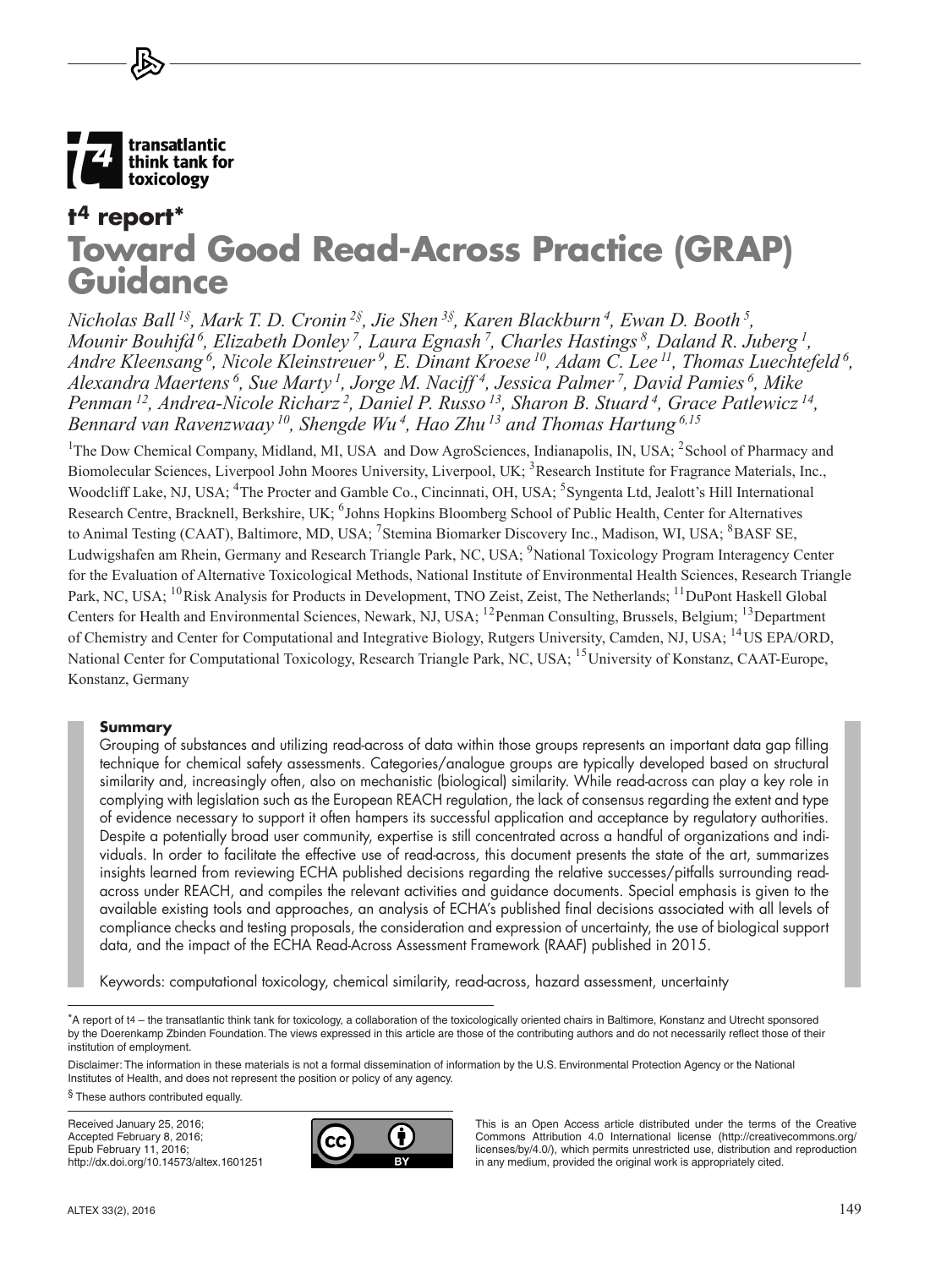# **1 Introduction**

Over the last decade, the world has witnessed the introduction of new regulations on chemicals in several geographic regions and countries (for example EU, China, Taiwan, Korea, Turkey) that require companies to meet safety data requirements for their already marketed chemicals, often resulting in the generation of new toxicological data and the execution of a risk assessment to address any hazards identified. Within these regulations, the data needs are driven by some form of proxy for potential exposure (e.g., manufacturing or import volume) and as a consequence of the hazard and risk assessments undertaken, chemicals may be subject to restrictions on how they are used or, alternatively, phased out.

With the need to generate data to comply with regulations, readacross has the potential to play an important role in the hazard assessment of chemicals under numerous regulatory programs and consequently offers the potential for significant savings in terms of animal testing, product development time and costs. As an example, the Research Institute for Fragrance Materials (RIFM) is currently re-assessing fragrance ingredients based on the latest criteria document (Api et al., 2015). Read-across is one of the major data gap filling approaches that can be applied here. Of the 24 published fragrance ingredients' safety assessments, 20 of them (over 80%) used read-across to address/waive at least one endpoint (RIFM, 2015). Although there are many avenues where read-across can be utilized, acceptance of read-across by many regulators has been slow and unpredictable.

Over the past five years the chemical and cosmetic industries have worked to identify and attempt to address the challenges that read-across acceptance presents. Several projects and working groups have been established to identify opportunities to make read-across more robust, less uncertain and more available to a broader array of stakeholders (Berggren et al., 2015; Patlewicz et al., 2013a,b, 2014, 2015). Several technical guidance documents (OECD, 2014; ECHA, 2008; ECETOC, 2012) aim to inform on the key considerations for preparing a read-across justification for regulatory purposes. This technical guidance has evolved and now offers many more practical insights about how one may approach and document a read-across justification, however, there still remains a lack of consensus about the extent and type of evidence needed to substantiate a read-across for a given endpoint.

Upon the request of its chemical / consumer product sponsor companies, the Johns Hopkins Center for Alternatives to Animal Testing (CAAT) started an initiative to facilitate readacross use. A white paper was developed to clarify the terminology and highlight the current short-comings associated with the use of read-across and potential opportunities for improvement (Patlewicz et al., 2014). The group recruited further expertise and developed, over the course of 2015, a compilation of the current state of the art as is presented here. Special focus was given to four aspects, i.e., to describe the breadth of tools and data available, to offer guidance on how to express uncertainty, to present proposals on how to use biological activity support data and to provide a compilation of feedback received from ECHA for read-across justifications that had been submitted in earlier REACH registrations. Two stakeholder fora, one in Brussels on February 26, 2016 (jointly with CEFIC and other stakeholders) and a similar one in Washington on March 1, 2016 (hosted by FDA), presented and discussed the derived insights.

## **2 State of the art of read-across**

There is no single answer to the question of what the current state of the art of read-across is. To determine the success, or otherwise, of read-across as an alternative technique to animal testing for toxicological assessment, a non-exhaustive list of criteria was established to identify key points of reference. These are detailed below.

Read-across, at least conceptually, appears simple, i.e., the properties of two "similar" molecules will be similar. The known information on the property of a substance (source) is used to make a prediction of the same property for another substance (target) that is considered "similar". In reality, the application of read-across is more difficult and often subjective. The crux of the matter, at least for regulatory use of read-across, is the burden of proof placed on providing evidence to demonstrate similarity for the property/endpoint for which a prediction is needed. The current state of the art is that a variety of well-defined scenarios are available to establish similarity, e.g., structural or mechanistic analogues, chemical similarity (including structural and chem- and bio-reactivity similarity), the formation of common metabolites, similarity of physicochemical property, etc.; these approaches are explained in several guidance documents (OECD, 2014; ECHA, 2008; ECETOC, 2012; Wu et al., 2010; Patlewicz et al., 2013a).

The confirmation that a chemical belongs to a group / category, or is similar to another chemical (analogue validity) is one of the key aspects to performing a read-across. Currently, it is widely acknowledged that evidence is required to demonstrate the validity of analogues, but the level of evidence required is not defined and even may be not (quantitatively) definable. As such, this is a stumbling block for regulatory acceptance. Current approaches to help confirm category membership are centered on the definition of uncertainty. There are many areas in a read-across where uncertainty can be identified and quantified in general terms (low, medium, high), the majority of which have been defined (e.g., Schultz et al., 2015; Patlewicz et al., 2015; Blackburn and Stuard, 2014), including the quality of the biological activity data, the read-across argument of similarity, etc. However, whilst levels of uncertainty could be defined, it is difficult to obtain regulatory acceptance of such approaches. This is because, in addition to defining uncertainty, there is also the question of how much uncertainty is acceptable for a particular purpose. Whilst it is understood that different levels of uncertainty would be required for, e.g., classification & labelling (C&L) versus hazard identification or risk assessment, the precise levels of uncertainty that may be deemed "acceptable" are not yet formally defined by regulators and are currently determined on a case-by-case basis.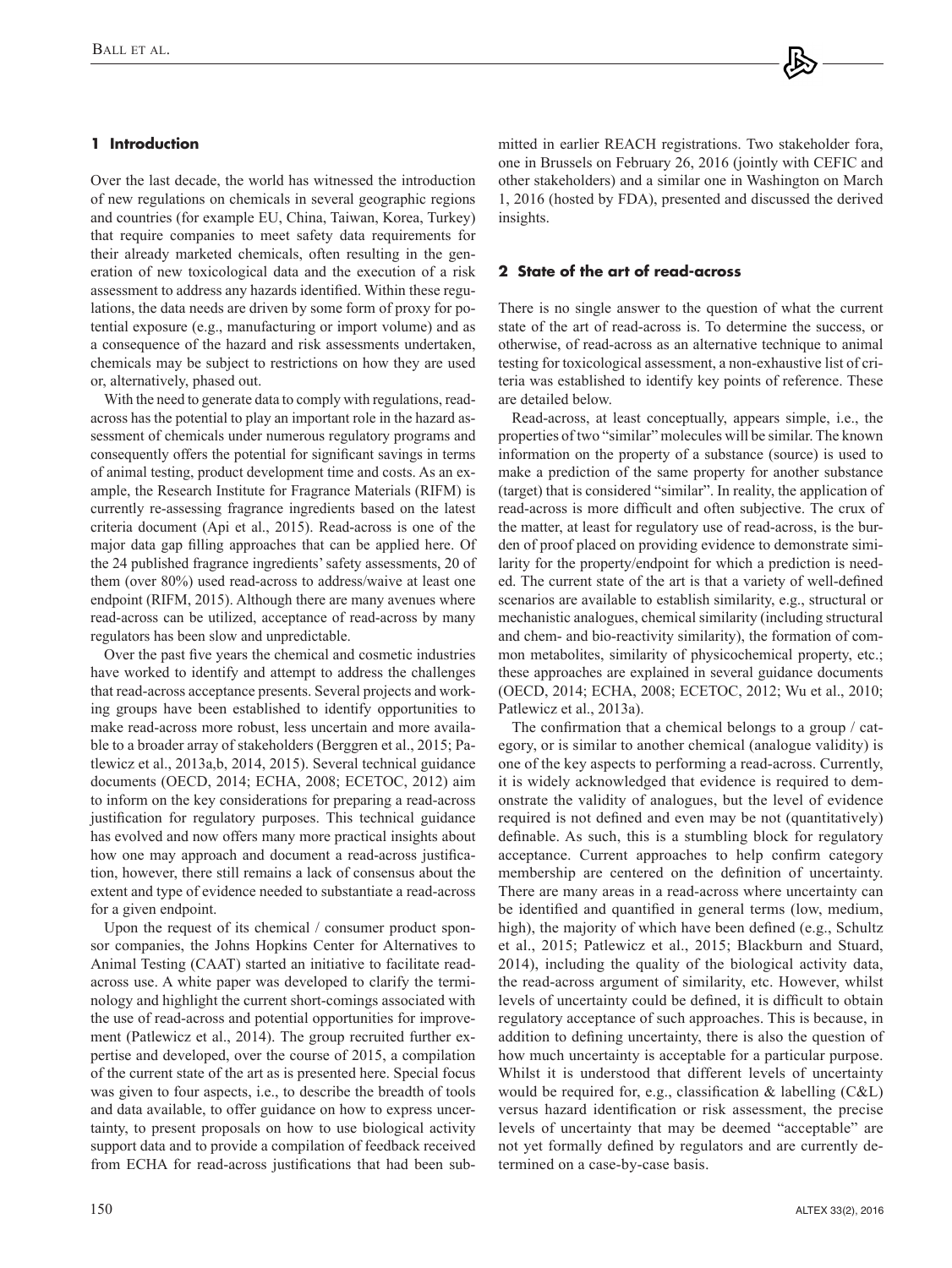A number of resources are available to support the use of read-across, and the state of the art of computational resources for determining chemical similarity is described further below. But, after chemical similarity has been established, the availability of high quality biological activity (e.g., toxicity) data is fundamental to the read-across prediction. Currently, a number of resources are available to read across from and support read-across, e.g., published literature, OECD QSAR Toolbox1, eChemPortal<sup>2</sup>, the CEFIC AMBIT tool<sup>3</sup>, ECHA registered substances database4 as sources of *in vivo* data; ChEMBL5, Tox216 ToxCast7 as sources of *in vitro* data, and various availabilities of toxicogenomics data. These resources, and many others like them, have greatly improved in accessibility and quantity of data over the past five years. However, there is limited advice on how to assess data quality with regard to read-across, and further improvements in chemical structure and data curation are urgently needed. Despite greater availability of data, there are still large gaps in the coverage of the chemical space, particularly with regard to high quality *in vivo* data – these cannot be addressed easily and consideration must be given to how to optimally use available resources. It should be noted that regulations like REACH (Regulation (EC) No. 1907/2006), which collect such high-quality *in vivo* and *in vitro* data, offer many opportunities to investigate read-across much further and promise to boost read-across opportunities (Luechtefeld et al., 2016a-d, this issue). In addition, as we enter the era of "big data", i.e., datasets so large or complex that traditional data processing applications are inadequate, greater expertise and guidance is required on how to use these new datasets and the information they may contain in the appropriate context.

#### **2.1 Specific use case scenarios**

In addition to the formal grouping scenarios that may be attempted involving the generic categories noted above (e.g., analogue, common metabolite, etc.), there are also a number of use case scenarios that could, potentially, include all of the category formation methods. In consideration of the state of the art, it is important to take account of these as they impact on the overall success of read-across. For instance, read-across prediction is currently more accepted for predictions of the presence of toxicity, or for confirming membership to groups of specifically acting toxicants. Taking endpoints such as genotoxicity and skin sensitization as examples, the presence of a functional group for covalent reactivity (to DNA and proteins, respectively) could provide a clear and justifiable basis for grouping to perform subsequent read-across (Cronin, 2013; OECD, 2014; Blackburn et al., 2011; Wu et al., 2013). The situation is more difficult for receptor-mediated toxicities, and fewer grouping approaches based on receptor activation exist (Tsakovska et al., 2014). This is because the identification of toxicity primarily caused by the same receptor binding pathway for both the target and source chemicals is difficult with limited biological data. However, where such evidence for the presence of toxicity exists, it may provide a basis for readacross (Blackburn et al., 2015). More difficult at the current state of read-across is the development of groups and readacross for low or no toxicity: It is difficult to clearly identify the toxic/nontoxic boundary or activity cliff for a class of chemicals without detailed toxicity and potency data. Therefore, at this time, it remains difficult to confirm the absence of toxicity with low uncertainty, and indeed very few robust categories are available (Berggren et al., 2015).

Other more complex and possibly less resolved issues for read-across are associated with grouping for nanomaterials. A number of initiatives have attempted to rationalize grouping for nanomaterials (Arts et al., 2015; Bolt, 2014; Gebel et al., 2014; Oomen et al., 2015; RIVM, 2015; Walser and Studer, 2015), however, no overall consensus has been reached. Grouping (and any predictive modelling) of nanomaterials should not be confused with approaches for small molecules – many specific problems with data availability and quality as well as description of nanomaterials need to be resolved. Another very significant and currently very poorly addressed area of grouping is that of mixtures and substances of unknown or variable composition, complex reaction products or biological materials (UVCBs). Much more work is required in this area.

## **2.2 Applying read-across: Mechanistic basis and quantification**

Read-across is most robust where it is transparent and allows a direct link to mechanism of action. The mechanistic links in category formation, starting from the chemical similarity, are crucial to support the foundation of read-across and aid in its interpretation. Currently, it is not always possible to assign a mechanism of action definitively. However, the last five years have seen growth in the uptake of Adverse Outcome Pathways (AOPs) and these now provide a possible mechanistic linkage. In addition, the AOP framework assists in the support of category formation by defining molecular initiating events as a measure of similarity (Mellor et al., 2016; Nelms et al., 2015) and raise the possibility of providing information on which (*in vitro*) assays, relating to key events, would be suitable to support read-across. The application of AOPs to support a mecha-

<sup>1</sup><http://www.oecd.org/chemicalsafety/risk-assessment/theoecdqsartoolbox.htm>

<sup>2</sup> [http://www.echemportal.org/echemportal/index?pageID=0&request\\_locale=en](http://www.echemportal.org/echemportal/index?pageID=0&request_locale=en)

<sup>3</sup><http://bit.ly/1RdJ70G>

<sup>4</sup><http://echa.europa.eu/information-on-chemicals/registered-substances>

<sup>5</sup><https://www.ebi.ac.uk/chembl/>

<sup>6</sup><https://ncats.nih.gov/tox21>

<sup>7</sup><http://www.epa.gov/chemical-research/toxicity-forecasting>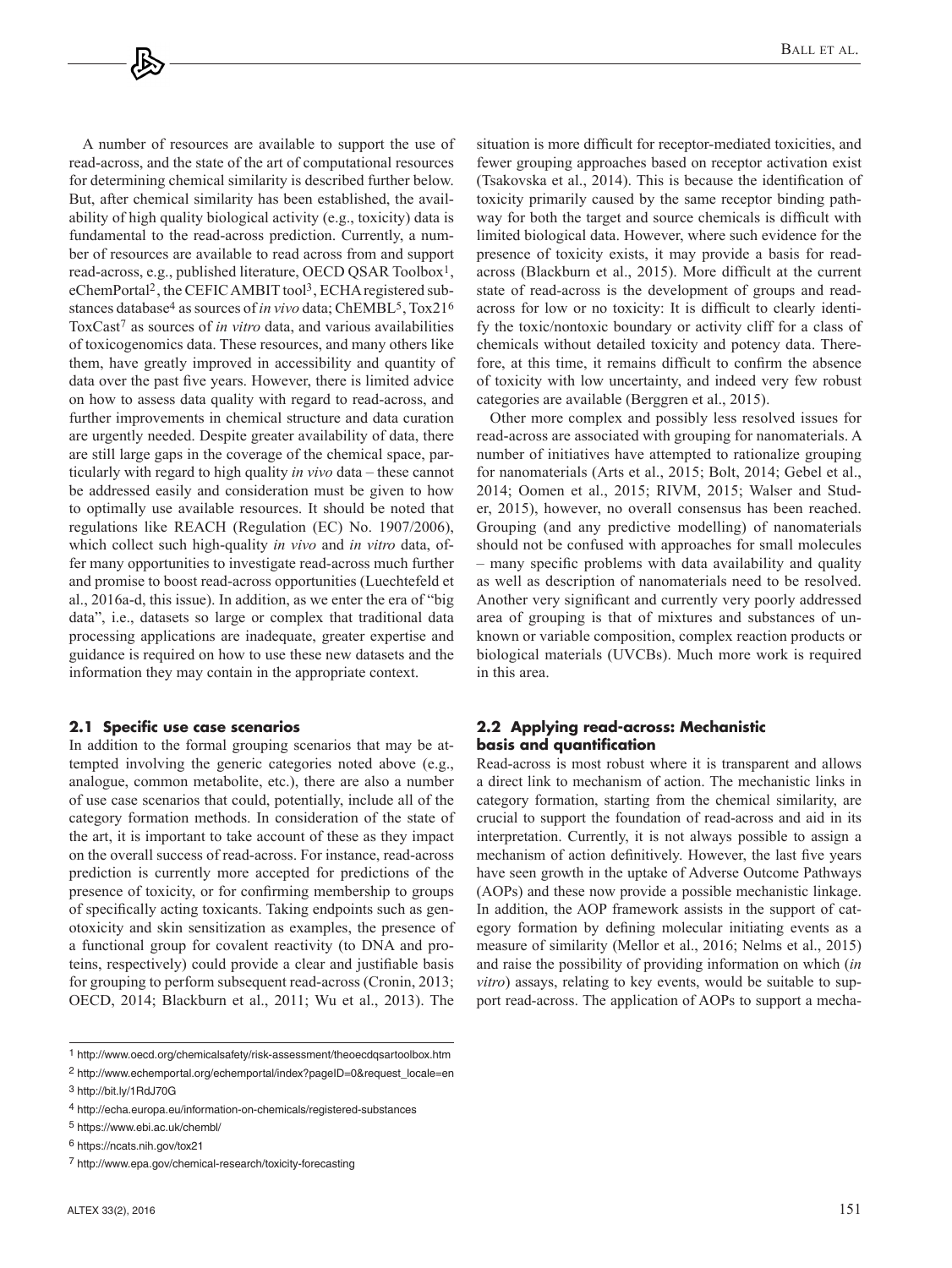nistic hypothesis in read-across is an attractive hypothesis but as yet largely unproven, and how to select/validate the large numbers of *in vitro* HTS data to elucidate the AOP is very difficult in reality.

Currently, read-across is best suited to the qualitative prediction of toxicity, as noted in the scenarios described in the previous section(s). Quantitative read-across is more challenging as more potential areas of uncertainty must be addressed. To make read-across more quantitative, as may be required for risk assessment, a number of issues must be addressed. The first is the realization that quantitative read-across may become akin to the use of quantitative structure-activity relationships (QSARs), which have been used to predict toxicity for many years (Cherkasov et al., 2014; Hartung and Hoffmann, 2009). Within small categories, trend analysis may also be a useful tool. Quantitative read-across is likely to work best where there is a definable and comparable endpoint, e.g.,  $LD_{50}$ , and it has been demonstrated for, e.g., acute aquatic toxicity (Koleva et al., 2008). There is also work on other, more challenging endpoints, such as skin sensitization, to develop quantitative readacross approaches (Enoch et al., 2008; Roberts et al., 2008). The limitations to quantitative read-across include the availability of suitable quantitative data to read across from, lack of expertise on the use of alternative data to support the quantitative read-across as well as use of appropriate physico-chemical descriptors to base the quantification on (e.g., hydrophobicity for acute (eco-)toxicity and electrophilicity for skin sensitization, though both also depend on the reaction chemistry). Another little addressed issue is that of toxicokinetics (TK) to determine/assess the likelihood that the active chemicals or their metabolites (e.g., ultimate toxicants) can reach the target organ(s). Currently there is an understood need for better use of TK data (Ball et al., 2014) but little progress has been made. TK data will not only support the premise of category formation but may also be vital for quantification. Ensuring that there is sufficient flexibility to utilize and rely on *in vitro* TK data is also critical.

# **3 Regulatory acceptance of read-across**

The acceptance of read-across varies between regions. For instance, read-across and analogous techniques are widely used as part of US EPA's Pre-Manufacture Notification Process (Cronin et al., 2003a,b). Within the EU, the acceptance of read-across for toxicity prediction in the regulatory context requires more understanding, and this topic forms the basis of much of the remainder of this paper. Notably, the EU REACH legislation explicitly calls for the use of non-animal alternative methods and thus opens up the use of read-across and ECHA's recently published Read-Across Assessment Framework (RAAF) is the first of its kind, strongly impacting on how read-across will be performed and evaluated in the future.

# **3.1 Analysis of REACH submissions**

Approximately 75% of REACH dossiers contain read-across for at least one endpoint (ECHA, 2011, 2012, 2013, 2014). Considering that approximately 10,000 registrations were submitted over the course of the 2010 and 2013 registration campaigns, this indicates that a substantial number of hazard assessments are reliant on the integrity of the read-across approach and that registrants have been keen to take advantage of the potential reductions in vertebrate testing afforded. Notably, about 150,000 of the 850,000 study documents used for the REACH registrations were read-across / grouping approaches (Luechtefeld et al., 2016a, this issue).

Given the significant data requirements for the larger volume band registrations  $(> 100)$  t) it is no surprise that data requirements for endpoints such as reproductive toxicity, developmental toxicity and sub-chronic toxicity have most often been addressed with read-across or waiving approaches, with relatively few test proposals being made compared to the number of substances registered (Rovida et al., 2011; ECHA, 2011, 2012, 2013, 2014). The number of animals used to address these endpoints would be high (due to the production of litters within the reproductive and developmental toxicity studies) such that upwards of 5,000 animals would be required for each substance, not to mention the associated substantial financial and resource costs (Hartung and Rovida, 2009; Rovida and Hartung, 2009). Consequently, the successful application and acceptance of read-across is critical to meeting the goal of characterizing hazards of substances subject to REACH while minimizing new animal testing.

This then raises the question of how successful the application of read-across approaches in REACH has been. While the annual ECHA evaluation reports, fact sheets and practical guides provide general feedback on dossier quality and the use of approaches such as read-across, there are few documented examples of read-across successes and failures (e.g., ECHA, 2012). So, although it is often reported that significant challenges face the successful use of read-across under REACH (Patlewicz et al., 2014, 2015; ECETOC, 2012), it is difficult to understand what the common pitfalls are and what approaches have worked. With the recent publication of the RAAF by ECHA (2015), it is possible to view read-across from the assessor's perspective and subsequently infer what is needed to build a robust justification for read-across, and this will be discussed in more detail later. However, one thing that has become apparent with the publication of the RAAF is that only very low levels of uncertainty are currently accepted for a successful submission.

Until recently it has been difficult to locate actual case studies illustrating the practical implementation of read-across and whether they worked or not, but now ECHA has committed to publishing (with some redaction) the final decisions associated with all compliance checks and testing proposals. These have allowed a more detailed analysis of the success of read-across (and several other alternative approaches not discussed further here, e.g., exposure based waiving and use of QSARs) and the compilation of key findings and case studies to illustrate these.

The following analysis of read-across under REACH is based upon the compliance check (524) and testing proposal (388) final decisions that were publically available on the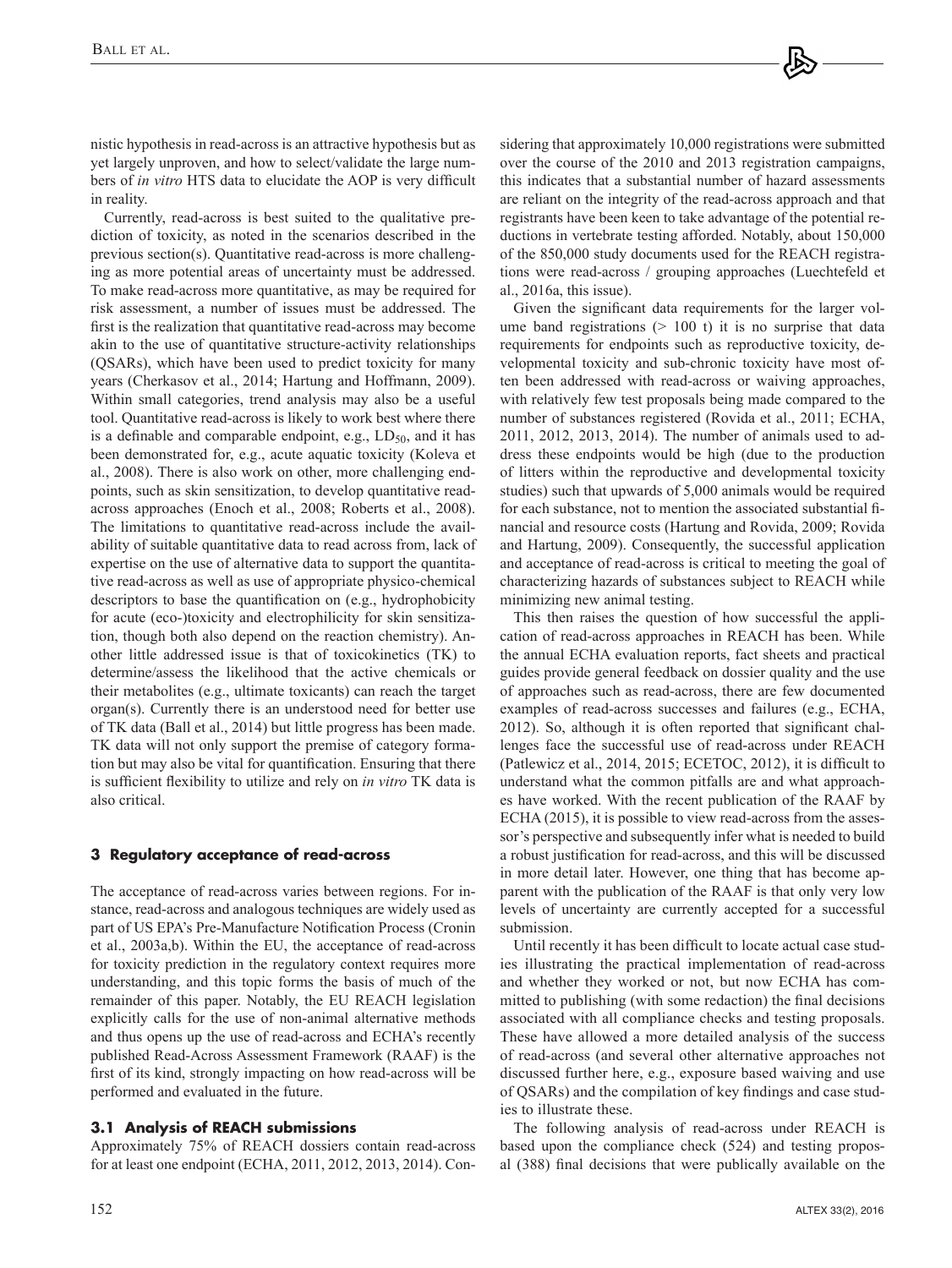| Tab. 1: Reasons for the rejection of the use of read-across in disseminated compliance check decisions published |  |
|------------------------------------------------------------------------------------------------------------------|--|
| on the ECHA website by July 31, 2015                                                                             |  |

| <b>Reason for rejection</b>                                                                                                                                                | No. of cases |
|----------------------------------------------------------------------------------------------------------------------------------------------------------------------------|--------------|
| Unclear substance identity, not possible to ascertain structural similarity                                                                                                |              |
| - A significant issue for UVCB substances with a severe impact on large UVCB categories using a<br>combination of read-across and targeted testing                         | 48           |
| Lack of sufficient evidence to substantiate assumptions made within read-across justifications                                                                             |              |
| - Including lack of data on analogues provided in dossier                                                                                                                  | 43           |
| Read-across to inappropriate data                                                                                                                                          |              |
| - For example read-across to a reproductive screening study to address higher tier reproductive and<br>developmental study requirements                                    | 5            |
| Lack of scientific plausibility                                                                                                                                            |              |
| - Disagreement with hypothesis, data not supportive of arguments presented, too much uncertainty<br>- This often combined with the lack of sufficient evidence/information | 20           |

ECHA website<sup>8</sup> as of July 31, 2015. The decisions were manually searched to identify those that included some reference to the use of read-across, either as proposed by a registrant, a third party or a member state during the course of the decisionmaking process. Based on the initial analysis, these decisions were then assigned to one or more categories based on the apparent cause for rejection of read-across. It is recognized that this analysis was not able to capture situations where a compliance check was initiated and subsequently terminated due to the registrant addressing the initial concerns. According to the ECHA evaluation reports (ECHA, 2011, 2012, 2013, 2014) 879 (out of 1,658) compliance checks were terminated prior to reaching a final decision. It is possible that some of these involved the use of read-across and that the information provided by the registrant was sufficient to address any concerns raised by ECHA, leading to the conclusion of compliance (at least with respect to the focus of the initial draft decision). There are also a substantial number of dossiers where a read-across approach has been used but no formal assessment by ECHA has taken place that would result in a final decision that would be disseminated. Consequently, the analysis of publicly available compliance checks and testing proposals only reflects a small part of the overall picture on the use of read-across, but nevertheless is illustrative of the challenges and possibilities that registrants face.

Approximately one fifth (107) of all disseminated compliance check decisions involved the use of read-across. Of these only one or two appear to have been accepted. The reasons for the rejection of the use of read-across fall into four main categories. These are shown in Table 1 (note that some cases were rejected due to a combination of reasons).

With respect to testing proposals, 81 out of 388 testing proposals involved the use of read-across (either presented by the registrant or by a third party during consultation on the testing proposal). In proposals submitted by the registrant, a category (or analogue) testing plan was proposed where some members

of the category would be tested and the data from these studies would then be used to read-across to the other category members. Test proposals appear to have been far more successful in the use of read-across, with 50 approved at least in some part. Out of this group, two proposals to test an analogue were accepted for some endpoints but not others: In one case, the *in vivo* mammalian testing (a 90-day study) using an analogue was accepted but an earthworm toxicity study was not, illustrating the potential differences in read-across justification between environmental and human health endpoints; in the other case, the developmental toxicity study using an analogue was accepted but the 90-day study was not, although the acceptance for the developmental toxicity was contingent on the outcome of a toxicokinetics assessment.

It should also be noted that many of the decisions still include a reminder to the registrant that the approval of the testing plan should not be interpreted as approval of the use of read-across. Rather it is up to the registrants to ensure that once the data are generated, they review the read-across strategy to determine if it is still appropriate. Consequently, once the approved studies are submitted, the use of read-across would still be reviewed as part of a dossier evaluation, leading to future compliance checks and potential later rejection of the read-across.

Of the testing proposals in which the use of read-across was proposed and subsequently rejected, approximately half involved proposals for the use of read-across made by a third party during the public commenting period on testing proposals. While some of these proposals may have had some merit, the lack of information provided in the third party proposals led to their rejection. This perhaps reflects a lack of sufficient understanding and rigor on the part of some interested third parties combined with the lack of access to the toxicological databases for potential analogues.

In the remaining cases where the registrant proposed readacross and it was subsequently rejected, the reasons for rejection were consistent with those associated with compliance

<sup>8</sup> <http://echa.europa.eu/>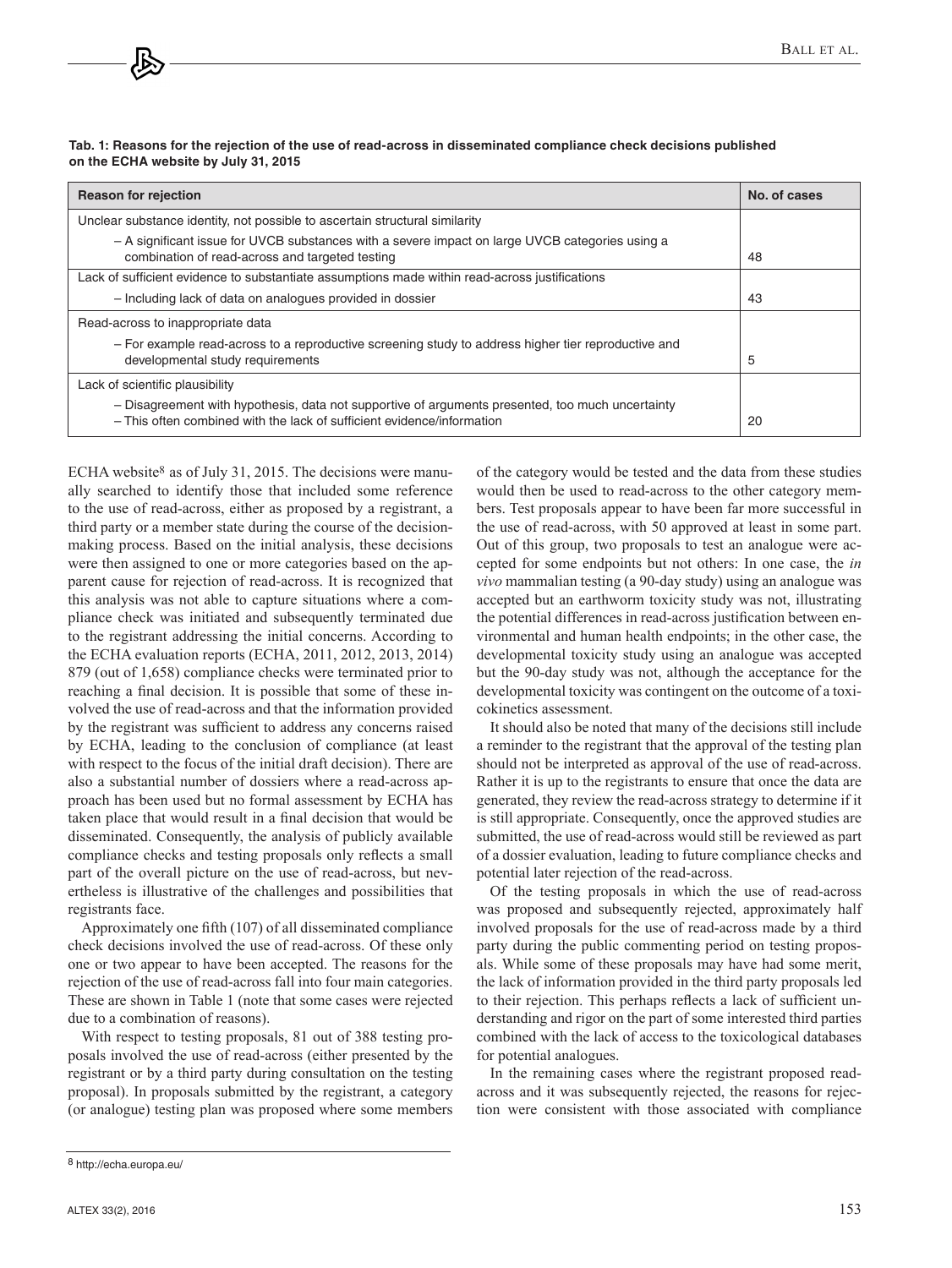#### **Tab. 2: Case study summaries**

| Case no. | Substance(s)                                                                               | Decision no.             |
|----------|--------------------------------------------------------------------------------------------|--------------------------|
| Case 1   | 2-diethylaminoethanol                                                                      | CCH-D-2114289315-43-01/F |
| Case 2   | reaction mass of Amides, rape-oil, N-(hydroxyethyl), ethoxylated and Glycerol, ethoxylated | CCH-D-0000005614-74-01/F |
| Case 3   | dipropylene glycol methyl ether acetate                                                    | CCH-D-0000001716-72-04/F |
| Case 4   | cycloexyldimethoxymethylsilane                                                             | TPE-D-0000003049-75-05/F |
| Case 5   | ethylene carbonate                                                                         | CCH-D-2114290256-46-01/F |
| Case 6   | 4-hydroxy-4-methylpentan-2-one                                                             | CCH-D-2114288084-45-01/F |
| Case 7   | 2-butene                                                                                   | CCH-D-0000004339-69-03/F |
| Case 8   | dibutyl fumarate                                                                           | CCH-D-2114292038-46-01/F |
| Case 9   | hydrogenated dimerization products of 1-decene, 1-dodecene and 1-octene                    | CCH-D-0000002118-79-10/F |
| Case 10  | cobalt compounds                                                                           | TPE-D-0000003367-71-04/F |
| Case 11  | higher alpha olefins                                                                       | TPE-D-0000003868-59-04/F |

checks, namely lack of supporting information and scientific plausibility.

Based on the analysis of the compliance checks and testing proposals, i) the lack of sufficient supporting information, ii) the scientific plausibility, and iii) challenges relating to substance identity represent the areas where additional clarity could help with increasing the future quality of read-across justifications. Each is addressed in turn with some case studies taken from the pool of compliance checks and testing proposals to illustrate specific issues that commonly occur or appear to present the most significant barriers (Tab. 2).

#### *i) Lack of sufficient supporting information*

In several instances, registrants had referred to data on a source substance to address the data gaps as part of a read-across approach. However, the data on that source substance was not included in the submission (Case 1: 2-diethylaminoethanol; Case 2: reaction mass of amides, rape-oil, N-(hydroxyethyl), ethoxylated and glycerol, ethoxylated). In principle, addressing this issue appears straightforward. Ensuring all necessary data are included in the dossier with the appropriate explanation of what each study is providing in terms of support for the use of readacross is a somewhat simple but critical element to the preparation of a read-across justification. References to the data on another substance that are not provided are almost never accepted as support for read-across. However, securing access to the data supporting a read-across case has implications for purchasing access to data and where data are not publically available the cost of purchasing studies on multiple substances to support the use of read-across may be prohibitive to registrants.

In other cases, unsubstantiated statements that form the basis of the hypothesis have led to rejection of read-across. For example the hypothesis is substance A (the target) is rapidly metabolized to substance B (source), so data on substance B can be read across to substance A. However, no metabolism data are provided and thus the statement regarding the metabolic pathway and its rate is unsubstantiated (Case 3: dipropylene glycol

methyl ether acetate). In this case study, *in vitro* metabolism data was subsequently provided during the compliance check, but was considered insufficient to support the use of read-across (ECHA, 2012).

In another case (Case 4; cycloexyldimethoxymethylsilane), the use of read-across was rejected because the justification did not take other metabolites generated into consideration and the registrant did not provide sufficient information to substantiate the statement about the primary toxicant. In this case it was hypothesized that the analogues would release methanol and that this would be the primary toxicant. While this was considered to be likely (that all produce methanol) there were no data provided to support the assertion that only methanol would drive the toxicity. Unfortunately, the information necessary to substantiate this statement could be extensive and involve incorporating the full datasets of the primary metabolite (e.g., methanol) so that available data on the substances of interest can be compared to it, as well as some form of assessment about the toxicity of other potential metabolites. While this may be possible, it becomes clear how challenging it can be to substantiate a simple statement such as "This metabolite will drive the toxicity."

#### *ii) Scientific plausibility*

Where the scientific plausibility of the use of read-across was challenged, the root cause was very case-specific and often resulted from a combination of insufficient information to support the read-across hypothesis and inadequate/conflicting/inappropriate information provided by the registrant. Metabolism featured in several case studies as a contributor to the scientific plausibility assessment. For example, in one case (Case 5: ethylene carbonate) the metabolism was considered to be too slow to support the hypothesis for the use of read-across. In another (Case 6: 4-hydroxy-4-methylpentan-2-one), concerns about potential differences in the rate and extent of metabolism between routes (inhalation versus oral) led to uncertainty about the relevance of data generated with an analogue via one route to the target substance. This latter case highlights that when prepar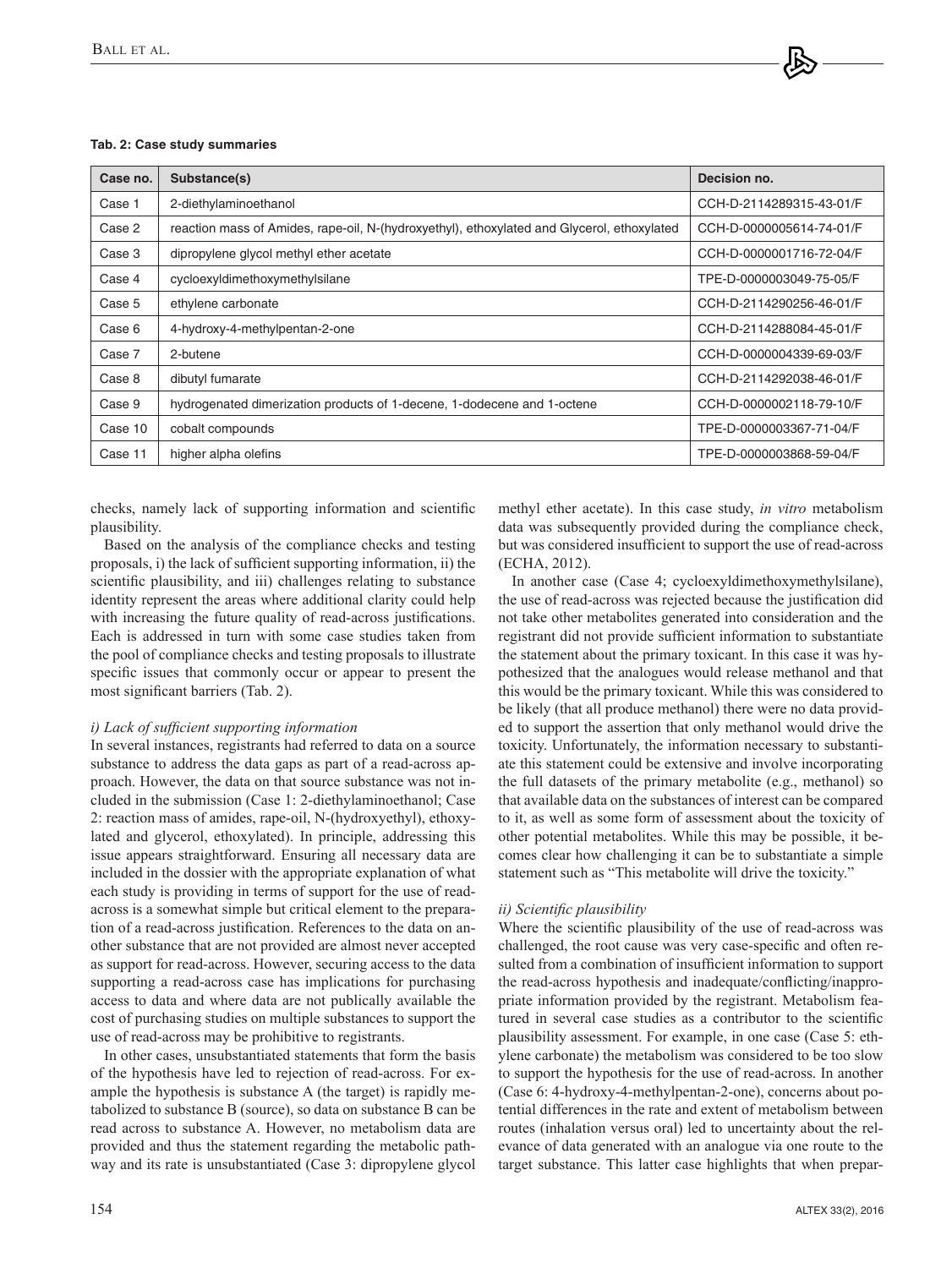ing a read-across justification that relies on data generated via different routes of exposure, toxicokinetic data via all relevant routes will contribute to and may be required in the assessment. It should be noted that this TK data could either reduce the uncertainty in the read-across or it could give rise to significant uncertainty. Regardless, given the paucity of experimental toxicokinetic data on industrial chemicals, the requirement for data generated via multiple routes could present a significant challenge to the application and acceptability of read-across as an alternative method for some chemicals.

In another case (Case 7: 2-butene), metabolism was not sufficiently addressed as a potential contributor to divergent toxicity. In particular, the assessors felt that the different placement of a double bond within the category members could lead to significant differences in toxicity and this had not been addressed by the registrants. It is important to note that the chemical, bio-reactivity and mode of action of cumulated double bond, conjugated double bond and the position of the single double bond in the chemicals are not similar. Use of a less active chemical to read across a more active chemical would certainly increase uncertainty. Where data were provided to support similarity in the toxicity profiles there was one case where the data were considered to be inadequate/not relevant or appeared to undermine the grouping approach (Case 7: dibutyl fumarate). The registrant had referred to data on several other endpoints as supporting data for the read-across justification but the differences in toxicity observed in these other endpoints led to the concern that the toxicity of the group was not consistent, consequently the validity of the read-across was questioned. In a final example, the use of read-across involved extrapolation of data rather than interpolation and this was considered to give rise to too much uncertainty (Case 8: hydrogenated dimerization products of 1-decene, 1-dodecene and 1-octene). These cases highlight the potential challenges of providing effective anchor data for the read-across; particularly where it concerns the need for data on specific endpoints when read-across is being utilized.

#### *iii) Substance identity*

The definition of substance identity for well-defined monoconstituent substances is usually straightforward and hence has not been a significant reason for the rejection of the use of read-across in such cases. Conversely, where multi-constituent or UVCB substances are involved, substance identity is more complex and has been a significant roadblock to the acceptance of a read-across approach. As specified in Annex XI in the REACH legal text9:

*"Substances whose physicochemical, toxicological and ecotoxicological properties are likely to be simi*lar or follow a regular pattern as a result of **struc***tural similarity10 may be considered as a group or category of substances."*

Consequently the use of read-across begins with structural similarity. When assessing read-across between well-defined mono-constituent substances, the differences in structure between the target and source(s) is often a significant contributor to the uncertainty associated with the use of read-across. How do any differences in structure contribute to the toxicity profile? Could these differences lead to a divergence in toxicity? Addressing these questions can be challenging for a category of mono-constituent substances (Patlewicz et al., 2014). Consequently, where the composition of a substance is unknown or variable and the structures of the constituents are not well characterized, it is very difficult to demonstrate that two such substances are structurally similar and to address the questions about how differences in composition and differences in structure between constituents could impact the toxicity. Within the pool of compliance check decisions and test proposal decisions there are several that involve the use of a read-across strategy for categories of UVCB substances. In some cases the compliance check did not result in the rejection of the use of readacross, but rather a request for better substance identity information was made so that a subsequent assessment of the use of read-across could be performed (e.g., hydrocarbon solvents, petroleum substances, resins and rosins). With respect to the testing proposals, there are several examples of where the use of read-across was approved in principle along with the testing of specific category members. However, as indicated above, the requirement for registrants is to ensure that the case for readacross, including the provision of more robust substance identity information, is still relevant after the data are generated. In these cases it is still possible that further compliance checks are made once dossiers are updated.

If one considers the products of the oil and refining industry as a representative group of UVCB substances, one will find that there are over 400 individual CAS numbers for these substances and read-across has played an important role in their hazard identification. The majority of these substances are produced or marketed in a yearly volume of  $> 1,000$  tons, each requiring all the higher tier animal (and potentially ecotoxicity) studies. If a way forward in addressing UVCB categories is not forthcoming, then the potential need for testing could be significant. Unfortunately there is no straightforward answer to the issue of characterizing the sameness of UVCB substances, and while there are analytical approaches (e.g., characterization of functional groups present<sup>11</sup>), it may also be possible to utilize biological profiling approaches to support the concepts of substance sameness. The concept of biological profiling is covered in some additional detail in a later section.

#### **3.2 What worked?**

As indicated above, there were cases where the use of readacross was accepted, particularly when it came to the testing proposals. The successful applications of read-across are pre-

<sup>9</sup> [http://ec.europa.eu/environment/chemicals/reach/legislation\\_en.htm](http://ec.europa.eu/environment/chemicals/reach/legislation_en.htm) 10 emphasis added

<sup>11</sup> [https://echa.europa.eu/documents/10162/13643/substance\\_id\\_en.pdf](http://ec.europa.eu/environment/chemicals/reach/legislation_en.htm)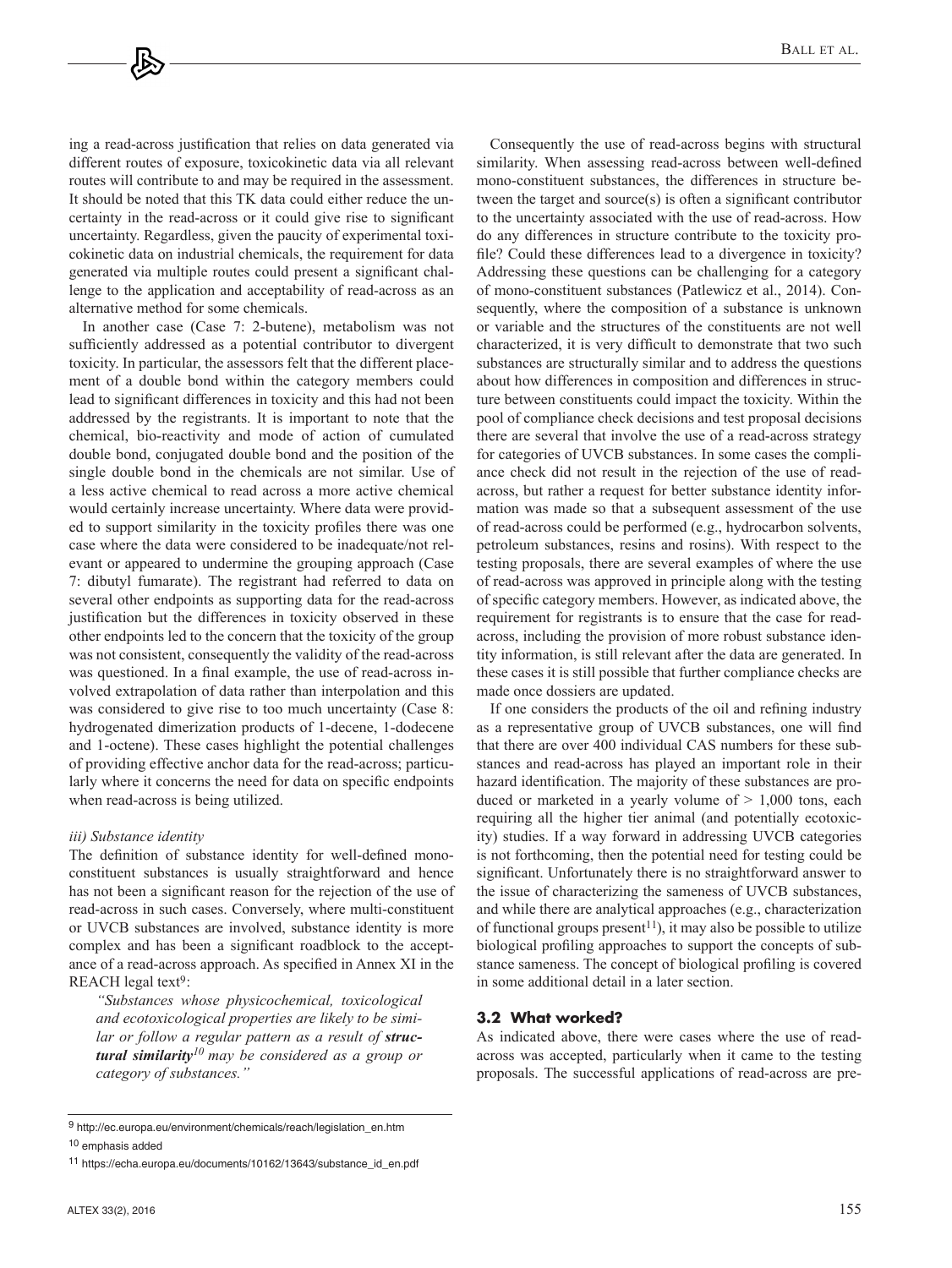dominantly associated with category testing proposals with four categories making up the majority of the accepted testing proposals.

One of these involved metal compounds, where the toxicity of the compound was tied to the metal and the bioavailability of the metal (Case 10: cobalt compounds). The registrants provided sufficient data on the characteristics that impact bioavailability to support the hypothesis for which substances would be most and least toxic, and proposed to test the most and least bioavailable members of the group, allowing the use of interpolation for the remaining category members.

In a second category (Case 11: higher alpha olefins), test proposals for 19 substances were accepted for several higher tier human health studies. After an initial proposal for testing was rejected, a revised strategy was proposed, where several members of the category would be tested. The overall hypothesis for the use of read-across included bioavailability as a driver for toxicity and also a general assessment of low overall systemic toxicity. It was argued that as bioavailability decreases, systemic toxicity also decreases and that this decrease in bioavailability can be associated with molecular weight. Testing was proposed on substances both at the extremes and within the category based on bioavailability. To support this argument, *in vitro* bioavailability data were generated on 33 members of the category using inverted rat gut sacs (Penman, 2015). The approach was accepted, but as with some other cases, the registrants were reminded that the updated dossiers should include a robust category justification that addresses all areas of uncertainty that were identified during this process.

# **4 What next?**

With an understanding of the state of the art of read-across and some important experience gained through the REACH Regulation, we find ourselves in a position where there is some understanding of the available tools and where we appear to be failing/succeeding. The question therefore remains, how can the tools be better applied to increase the quality of read-across justifications (not just for EU REACH but also beyond)?

## **4.1 Substance identity**

Substance identity will continue to be a significant barrier to the acceptance of read-across within groups of UVCB substances. There have been some notable successes for these categories, including the hydrocarbon solvents and the resins and rosins, where test proposals have been approved for certain category members. However, these substances likely will still face further scrutiny once the data are generated such that future compliance checks may follow. At this time it is difficult to see a way around this particular impasse where ill-defined UVCB substances must be grouped based on structural similarity for the purpose of read-across, but where the level of detail about composition is difficult to achieve in a way that satisfies the expectations of the "structural similarity" assessment. The creation of a biological profile for these types of substances using conventional data and *in vitro* data from high-throughput/ high-content assays may provide a means to support the overall concept of similarity, but it would require an acceptance of the uncertainty associated with the lack of a precise compositional comparison between members.

#### **4.2 Providing sufficient supporting information**

As indicated earlier, ensuring that the appropriate data on analogues/category members is included in a dossier (in the form required by the regulator) is critical. Having accomplished this, the task remains to identify what other data could be utilized to support the read-across justification and to ensure that the information is reliable, relevant and presented in such a way that it is clear how it supports the overall read-across justification.

## **4.2.1 Potential sources of supporting information**

Patlewicz et al. (2015) present an assessment of how one can build confidence in the use of read-across; presenting several considerations that should be taken when preparing the justification, with guidance on the types of supporting information that can be included, specifically, cheminformatics and biological data. Although there is substantial guidance on which cheminformatics tools are available and how to utilize them effectively (ECETOC, 2012; ECHA, 2008; OECD, 2014), it is still important to understand their potential limitations and the expectations of how the information should be reported. With respect to novel biological data, there is still relatively little consensus on how this is best used in support of read-across. These two areas are discussed separately below with considerations for ensuring that data meet the quality, reliability and relevance expectations.

## **4.2.2 Cheminformatics**

In general, one can consider that the primary functions of cheminformatics tools in the field of read-across are analogue identification, information retrieval, and the initial prediction of some properties (including physicochemical ones and toxicokinetic parameters such as bioavailability and metabolic pathways). In essence, these tools can provide the basis for why substances should be considered to be in a category and potentially identify those that should not be included. It is noteworthy that these tools are of limited use for UVCB substances unless one can identify sentinel compounds within the composition that could act as a proxy for the rest of the substances.

When considering the use of cheminformatics information (e.g., QSAR) there are very clear expectations from regulators (e.g., ECHA guidance on use of QSAR12) as to how the information is reported, whether the substances for which predictions have been made fall within the applicability domain for the tools used, and whether the tools are actually considered to be capable of making a reliable prediction for a given endpoint. Therefore, when making use of these tools, ensuring one can meet these standards is a pre-requisite.

[<sup>12</sup> https://echa.europa.eu/documents/10162/13632/information\\_requirements\\_r6\\_en.pdf](https://echa.europa.eu/documents/10162/13632/information_requirements_r6_en.pdf)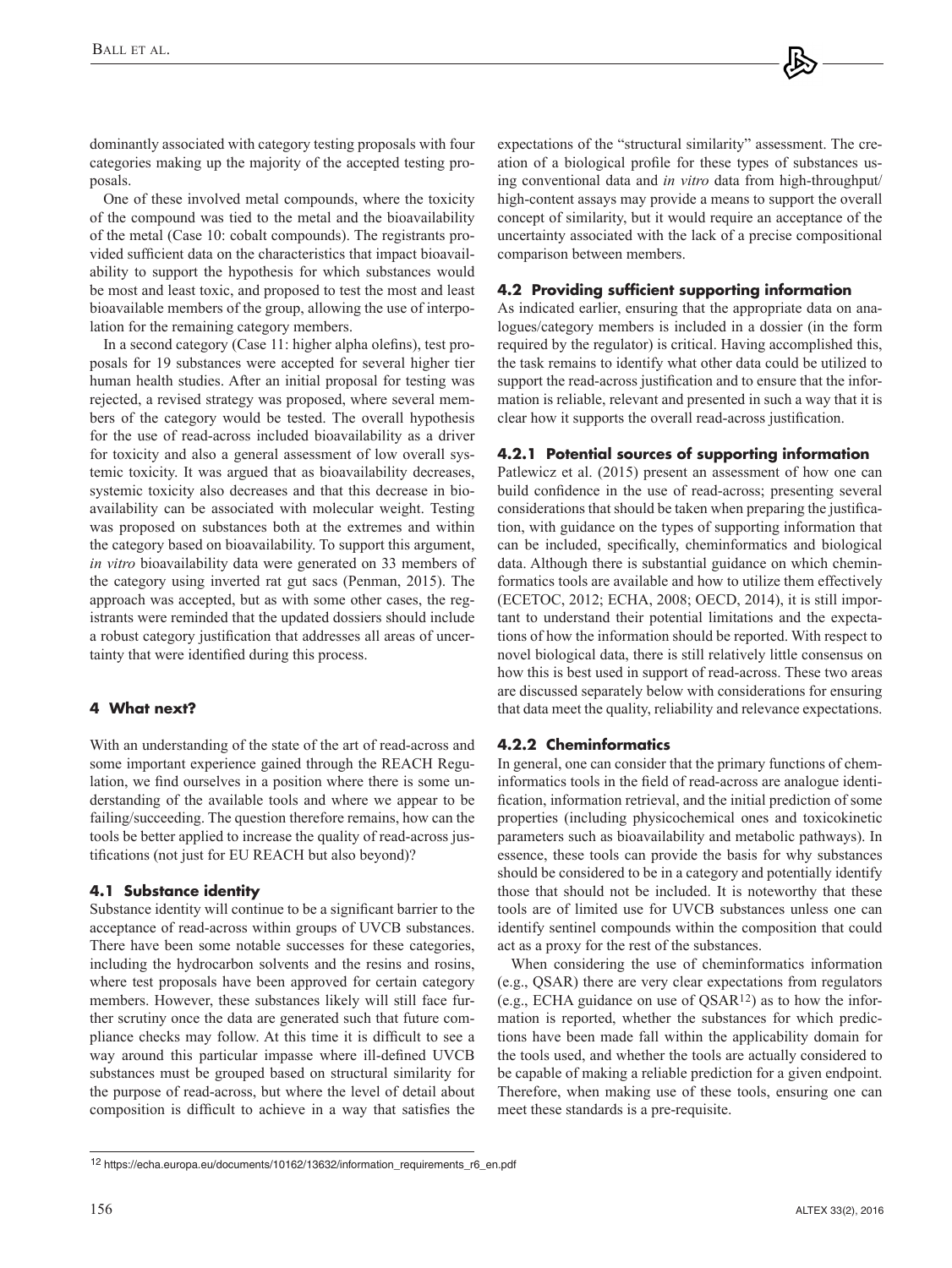There are many pieces of software and tools to assist the practitioner in various aspects of grouping and read-across, from assessing chemical similarity and retrieving biological data to creating a report. Good reviews are available on computational tools with a focus on read-across, e.g., from JRC13, OECD14 and numerous review papers cited in this guidance as well as the output from the EU Project Antares<sup>15,16</sup>. One area where more attention is particularly needed is metabolism prediction, as the process is inexact and does not lead to quantifiable prediction of relevant metabolites (Kirchmair et al., 2015).

At the moment, the most commonly utilized software is the OECD QSAR Toolbox<sup>17</sup>. At the time of writing, this tool is undergoing considerable revision and version 4 of the Toolbox is due for public release in 2016. Perhaps one area in the realm of read-across and cheminformatics that would benefit from some attention is actual worked case studies of how to use tools such as the OECD toolbox to facilitate the creation and support the use of read-across. For instance, there are several examples of how the OECD toolbox can be used to predict endpoints such as genotoxicity and skin sensitizing potential (e.g., Patlewicz et al., 2015) using a hybrid read-across/QSAR approach, but with respect to using them to create a category for multiple endpoints, there are still very few (if any) examples of how this should be done. Potentially the case studies coming from the SEURAT project (Berggren et al., 2015) may provide this, but if not, more case studies would be of great benefit to practitioners of read-across.

With respect to the quality/reliability/relevance of cheminformatics information, one consideration that is rarely raised or addressed is that pertaining to the quality and reliability of the information that forms the basis of the QSAR models. Any cheminformatics study involves producing chemical descriptors that are expected to accurately reflect underlying chemical structural details. Errors in the structures would inherently translate into either an inability to calculate descriptors for incorrect chemical records or into erroneous descriptors, ultimately resulting in either restrictive or potentially inaccurate models. There have been a number of studies that have analyzed the error rate in structural databases (Williams and Ekins, 2011; Williams et al, 2012; Karapetyan et al, 2015) and the subsequent consequences on predictive power from both random and systematic errors, and found, unsurprisingly, that careful expert manual curation significantly increases QSAR model predictive power (Tropsha, 2010). As a user of a QSAR tool, it will be difficult to assess whether the tools are built using reliable, well-curated data. As such, in order to maintain the utility of QSAR tools either for predictions in their own right or to support a grouping/read-across approach, it is critical that the quality of the information going into these tools is closely monitored, particularly as a wider diversity of data (for example ToxCast data) are used to build models.

#### **4.2.3 Biological data**

The wide range of tools that fit within the concept of biological profiling/biological activity assessment has the potential to be used not only to provide insight into potential toxicity, complementing existing *in vivo* data within a category, but also as a means to support and defend the category composition. Using these types of tools to demonstrate that a group of structurally similar substances can be grouped together based on both their structural and biological similarity could be a powerful tool to support the use of read-across. An overview of what could be considered the "state of the art" for biological tools supporting read-across is presented in a parallel paper (Zhu et al., 2016, this issue), but a short overview is provided herein for completeness and to illustrate the utility of these tools with respect to readacross.

As indicated above, chemical similarity, including structure, reactivity and physicochemical property similarities, is the main approach so far employed to justify read-across. Toxicity, however, is primarily a biological response, so the biological similarity could also be used as a basis for similarity and thus to justify read-across. Three different types of approaches are available: (1) Biological assays can represent key events directly and thus have predictive value; in some instances it has been possible to show this for a larger applicability domain by traditional validation; some methods, however, work well for certain parts of the chemical universe, which has been termed "local validity" (Patlewicz et al., 2014). (2) Large curated datasets allow characterizing biological similarity based on a multitude of biological assays. This avenue is so far rarely pursued, but the more recent availability of such larger datasets of curated and more or less standardized biological assays such as the ones of ToxCast or Tox21 open up such opportunities (Kleinstreuer et al., 2014). (3) Complex biological systems, which represent many biological, possibly perturbed pathways, combined with holistic omics analysis also permit an assessment of similarity; here *in vivo* models, such as short-term animal studies as well as stem cell-derived developmental and organ models, lend themselves for signatures of toxicity to be compared (Zhu et al., 2016, this issue).

#### **4.2.4 Use of in vitro assays of local validity**

Toxicological properties are not randomly distributed in the chemical universe. Certain functional groups (structural alerts, in the case of an effect), chemico-physical properties or simply molecular sizes make a property likely or unlikely. Other areas may show activity cliffs, i.e., sudden changes in properties with small changes in structure. For this reason, areas of relative certainty for read-across, *in silico* methods (Cronin et al., 2003b) or, following the same concept, for *in vitro* assays can be defined. This means that very reliable predictions can be obtained

<sup>13</sup> <https://eurl-ecvam.jrc.ec.europa.eu/databases/jrc-qsar-model-database-and-qsar-model-reporting-formats>

<sup>14</sup> <http://www.oecd.org/env/ehs/oecdquantitativestructure-activityrelationshipsprojectqsars.htm>

<sup>15</sup> <http://www.antares-life.eu>

<sup>16</sup> [http://www.antares-life.eu/files/ANTARES\\_final\\_report.pdf](http://www.antares-life.eu/files/ANTARES_final_report.pdf)

<sup>17</sup> <http://www.oecd.org/env/ehs/risk-assessment/theoecdqsartoolbox.htm>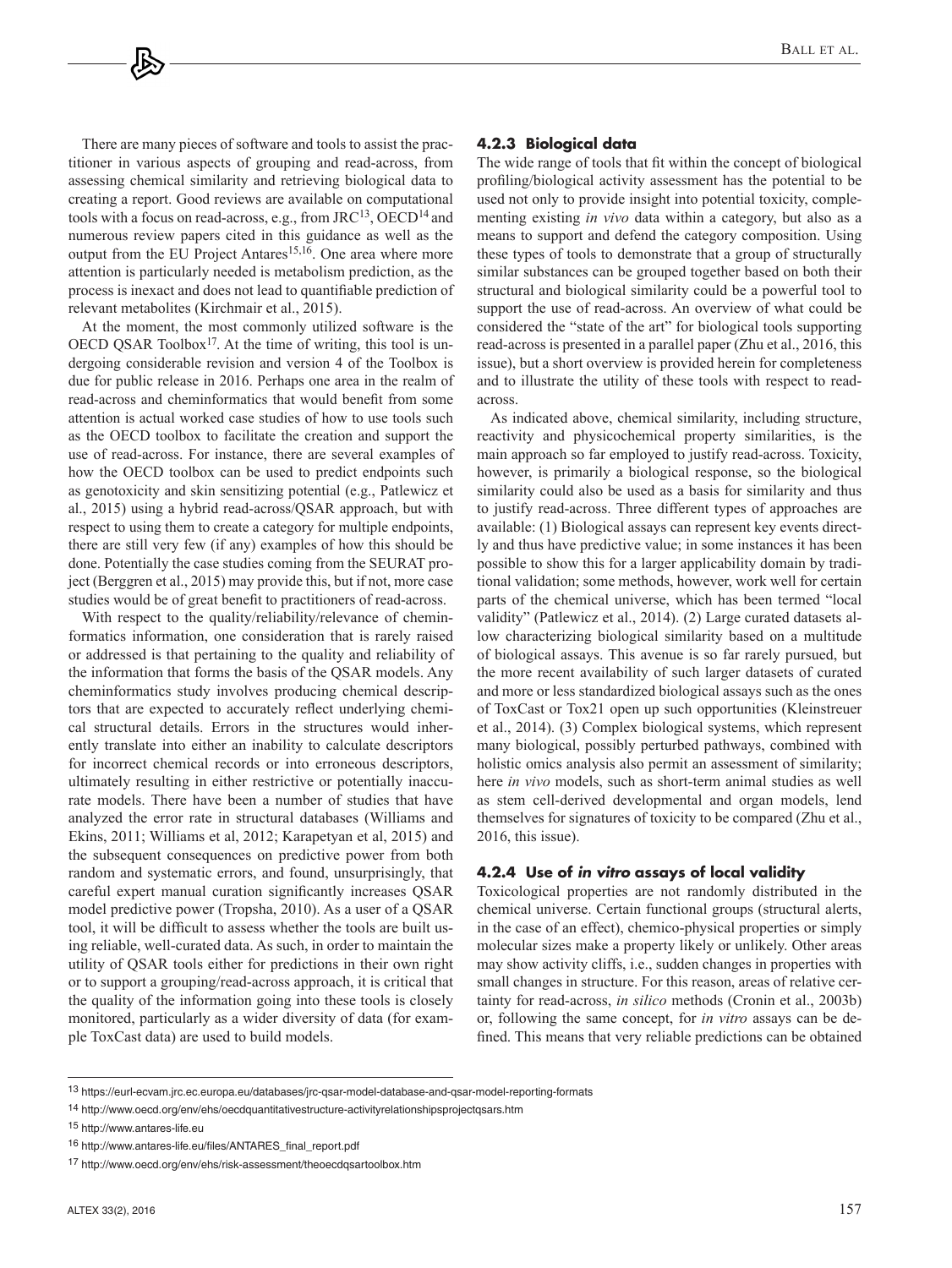for a certain applicability domain (Hartung et al., 2004). The term "local validity" was introduced to describe this concept (Patlewicz et al., 2014). In consequence, it will be possible in these areas of local validity to augment read-across by carrying out select *in vitro* tests that represent key aspects of the pathophysiology, a concept earlier introduced as test-across (Hartung, 2007). For example, substantial efforts have already been undertaken to develop alternative assays for the assessment of reproductive/developmental toxicity (Adler et al., 2011; Leist et al., 2014). Given the substantial amount of testing required in this area under the REACH regulation, this endpoint represents the largest opportunity for a win in terms of reducing the need for new animal studies. By combining an *in vitro* battery of tests with existing *in vivo* data on the members of a category there would be the opportunity to demonstrate consistency in terms of activity (presence or absence) for this endpoint. However, the complexity of the validation of any such battery of tests should not be underestimated, particularly where the prediction of absence of toxicity is desired.

# **4.2.5 Using "big data" to establish biological similarity by comparative profiling of chemicals**

The term "big data" is used for large datasets that only can be exploited by computer-assisted methods. One source of big data comes from high-throughput screening of large libraries of compounds in biological assays. There has been a huge increase in the number of compounds and associated testing data from different *in vitro* screens. Besides that, there are also efforts to curate historical *in vivo* toxicity data to share with the public. Examples of available sources of biological data are given in the parallel paper on biological support to read-across (Zhu et al., 2016, this issue).

Information regarding the biological properties of chemicals, both target and analogue, could be a key support piece to readacross. One approach is to use the results from a large number of assays, usually high-throughput assays, to profile the bio-fingerprint of a chemical. If two chemicals have similar bio-fingerprints, they will be considered to be biologically similar (Low et al., 2013; Zhang et al., 2014). However, it is worth noting that biological similarity should serve as a "weight of evidence" to enhance the read-across and structural similarity will still usually be the first tier for similarity criteria.

The advent of high-throughput screening and research initiatives such as Tox21 and ToxCast provide data on a range of targets and pathways that may be linked to toxicity. The ToxCast  $dataset<sup>18</sup>$  in particular affords a unique opportunity to attempt bioactivity based read-across (BaBRA) owing to the wide coverage of biological space and range of assays from different cell types, species and technology platforms. A number of predictive models have identified critical pathways. Low et al. (2013) described an approach that is pathway-agnostic and more closely resembles traditional structure-based read-across, with the addition of all available *in vitro* assay data as features to determine biological similarity. ToxCast *in vitro* assay data was used (Zhu et al., 2016, this issue) to perform BaBRA to predict *in vivo* endpoint information for chemicals by using data from the same *in vivo* endpoint from another chemical, which had similar *in vitro* activity. This bioactivity-based similarity was also enriched with structural similarity (St.BaBRA) and used to make predictions for a chemical's *in vivo* toxicity based on its nearest neighbors. The BaBRA and St.BaBRA predictions were produced based on a variety of proximity matrices, and compared to a range of *in vivo* endpoints. BaBRA and St.BaBRA are approaches that show great promise within certain applicability domains and well-curated datasets.

A complementary approach termed GenRA has used bioactivity, chemical descriptors and a hybrid of the two to make *in vivo* predictions for a range of different repeated dose toxicity study types. Performance was context-dependent on the groupings derived and the study outcome being addressed – highlighting how important analogue identification and evaluation are in the read-across process (Shah et al., 2016; Patlewicz and Fitzpatrick, 2016). However, broad *in vitro* activity patterns across a wide range of assays are difficult to correlate with apical *in vivo* toxicity endpoints, even when enriched with structural similarities. This is also complicated by the lack of metabolism capability in many high-throughput assays (Zhu et al., 2016, this issue). Feature selection and optimization methods should be explored to improve predictive accuracy and applicability. For example, identifying features that provide the best separation between positive and negative space for each endpoint in combination with *in vivo* data curation will improve the applicability of read-across. Further, biological pathway knowledge can be used to define the assay/proximity space that is relevant to the endpoint of interest.

# **4.2.6 Using omics approaches to establish similarity for read-across and grouping**

Standardized techniques and a database with reference compounds for application of grouping with data-poor chemicals are prerequisites for using omics technologies for read-across. Toxicogenomics (TGx) aims to study the underlying molecular mechanisms of toxicity and address challenges that are difficult to overcome by conventional toxicological methods by integrating genomic technology with bioinformatics. Several publicly available sources of TGx data such as the Japanese Toxicogenomics Project (TGP) (Uehara et al., 2010), DrugMatrix (Ganter et al., 2005), the NIH LINCs project<sup>19</sup> and PredTox (Suter et al., 2011) provide enormous opportunities to evaluate and investigate a large set of TGx assays from a systematic point of view, which gives a landscape of TGx and more objective understanding of mechanistic of toxicity. Incorporating TGx into *in vivo* and *in vitro* studies and comparing the TGx profiles between a set of similar materials and (potentially) against publically available databases may provide the opportunity to demonstrate biological similarity or predict potential toxicity. This is essentially the same approach that has been in-

<sup>18</sup> [http://actor.epa.gov/actor/toxcastdbata.jsp](http://actor.epa.gov/actor/toxcastdata.jsp)

<sup>19</sup> <http://www.lincsproject.org>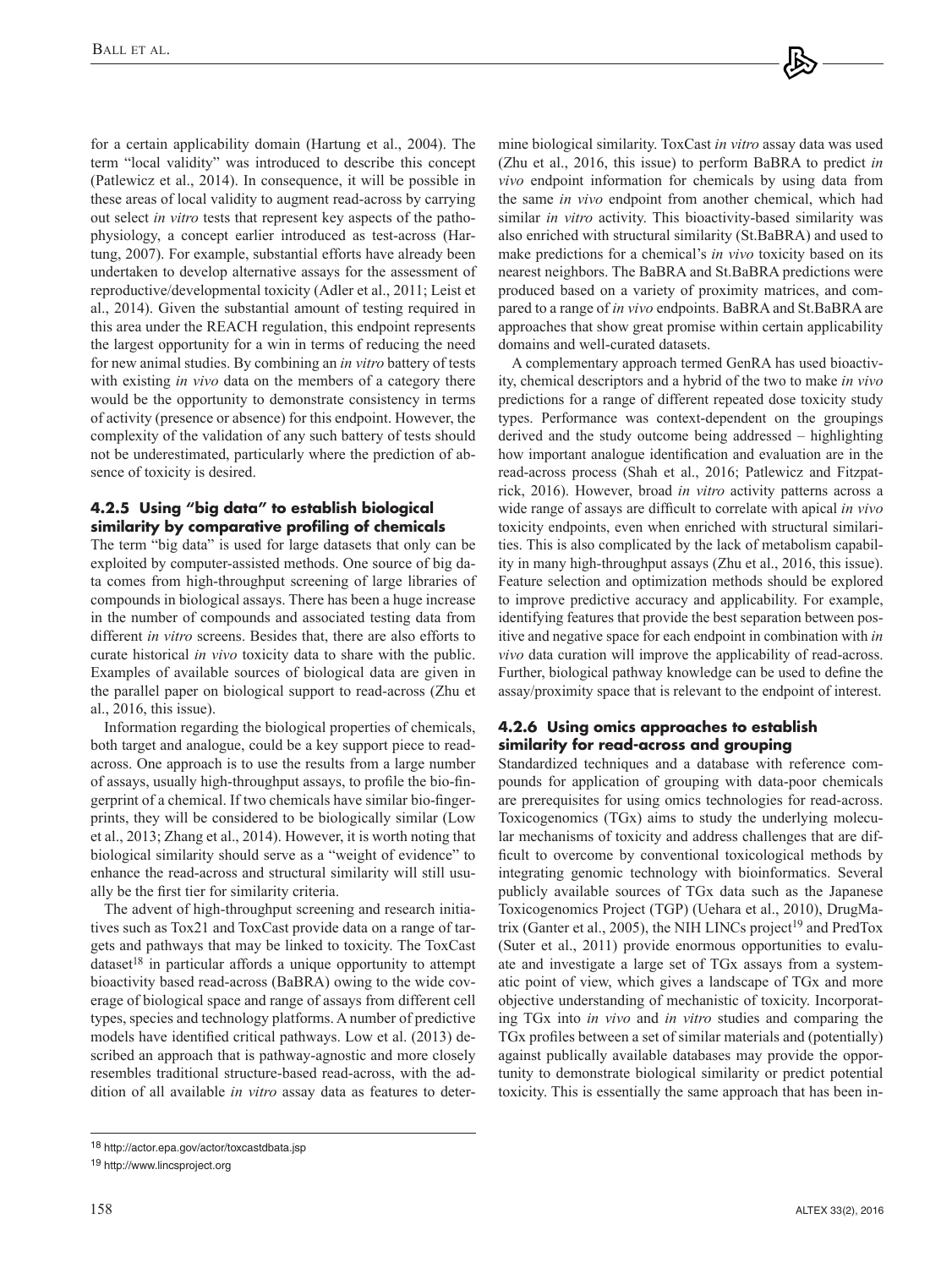vestigated by BASF and Metanomics but using a similar technology, metabolomics. They have established a standardized metabolomics technology and built up such a database (Meta- $Map^{\circledR}$  Tox) with about 600 compounds administered to rats in repeated dose studies (van Ravenzwaay et al., 2014). The toxicological activity of data-poor chemicals in rats can be assessed by a standardized evaluation procedure with this database based on profile strength, pattern ranking, treatment correlation and pathway analysis. As a result of the mentioned evaluation process, an assessment can be made regarding 1) target organ toxicity, 2) systemic toxicity mode of actions by comparison with reference compounds, and 3) which pathways or which chemical groups of metabolites in the rat physiology are affected. The assessment is restricted to the set of reference compounds in the database and the established metabolite patterns defining which mode of actions can be covered.

With respect to the quality and relevance of biological data used/generated to support the use of read-across, there are several points to consider in addition to what is mentioned above. With many of the potential biological profiling techniques still being somewhat experimental, a clear challenge to using them in the future is demonstrating their reliability, reproducibility and relevance since biological data is often fraught with uncertainty and issues with reproducibility. An example of this comes from a recently published database of rodent uterotrophic studies, a screening test for estrogenic activity based on uterine cell proliferation, where 670 articles were analyzed in an attempt to identify high-quality data (Kleinstreuer et al., 2015). The extent to which the study protocols could be considered "guidelinelike" was assessed by multiple reviewers based on adherence to a set of minimum criteria from internationally harmonized test guidelines from US EPA and the Organization for Economic Cooperation and Development (OECD). Approximately 18% of the studies met all of the minimum criteria to be considered guideline-like studies; however, for those chemicals with multiple guideline-like studies, 26% of cases had both positive and negative uterotrophic results that were attributable to study design elements, such as dosing, in some cases and in other cases seem to be a reflection of the inherent variability in the animal data, even after study quality assessment. However, if study quality, reproducibility and biological relevance are all taken into consideration, one can achieve a high degree of accuracy in predicting toxicity endpoints from structural and biological similarity. It should be noted that study data used to support a read-across should be reviewed against the most recent guidelines on the generation of such data, i.e., protocol design, and interpretation of study outcomes such as these are subject to periodic review and a study call may change as the influence of confounding factors, e.g., use of high test substance concentrations or cytotoxicity, is considered versus the most up to date scientific consensus. Noteworthy, a particular study outcome can vary depending on the time when a study was conducted, i.e.,

Another important aspect is the quality of reporting *in vivo* data as was elaborated in the ARRIVE guidelines<sup>20</sup> (Kilkenny et al., 2010). Similarly, the Good Cell Culture Practice guidance, GCCP, (Coecke et al., 2005) established advice as to both the quality assurance of cell culture work and its reporting. Noteworthy, GCCP has been recently revived by CAAT by creating the International GCCP Collaboration with the aim to update the guidance and expand it to stem cell-based models and microphysiological (organ-on-chip) systems; two workshops in 2015 and longer-term ongoing work by 90 experts on *in vitro* reporting standards are the first elements toward GCCP 2.0.

A number of public initiatives to address the issues of data quality, relevance, risk of bias, and reproducibility are ongoing, including the Evidence-based Toxicology Collaboration (EBTC)21 (Hoffmann and Hartung, 2006; Hoffmann et al., 2014) and the NIH Initiative to Enhance Reproducibility and Transparency of Research Findings and the associated formal approach to systematic review developed by the National Toxicology Program (NTP) Office of Health Assessment and Translation (OHAT)22. OHAT strives to apply transparent, rigorous, objective and reproducible methodology in literature-based evaluations to identify, select, assess and synthesize results of relevant studies (Rooney et al., 2014; Thayer et al., 2014). EBTC has developed the "ToxRTool" to assign Klimisch scores (Schneider et al., 2009), a measure of study quality and reliability (Patlewicz et al., 2015). These types of methods provide much-needed transparency for understanding the critical studies and increasing the overall confidence in a weight of evidence submission (Linkov et al., 2015). Models that rely upon chemical and biological data to make predictions may only be as good as the data itself. Therefore, there is a distinct need to further develop and employ chemical record curation, structure standardization, robustness analyses and systematic review protocols that will assist in processing chemical and biological datasets to increase confidence in model building and read-across approaches.

## **4.3 Scientific plausibility**

Once substance identity has been addressed and every effort has been made to include the relevant supporting and key data on the different analogues/category members, scientifically sup-

21 [www.ebtox.com](http://www.ebtox.com)

the revision of test guidelines and methods (e.g., the revision of the top concentration/dose requirements in genotoxicity studies), the tightening up of cytotoxicity measures or introduction of the global evaluation factor in *in vitro* mammalian gene mutation assays and improvement of historical control data (HCD) compilation and use may all lead to older "positive" studies now being considered as negative. This may lead to a difficult situation where a registrant gathers data previously formally considered positive, but a modern interpretation is actually for a negative result. Hence, some older positive studies may perversely now support a negative read-across position; this is a challenge to communicate.

<sup>20</sup> <https://www.nc3rs.org.uk/arrive-guidelines>

<sup>22</sup> <https://ntp.niehs.nih.gov/pubhealth/hat/noms/index-2.html>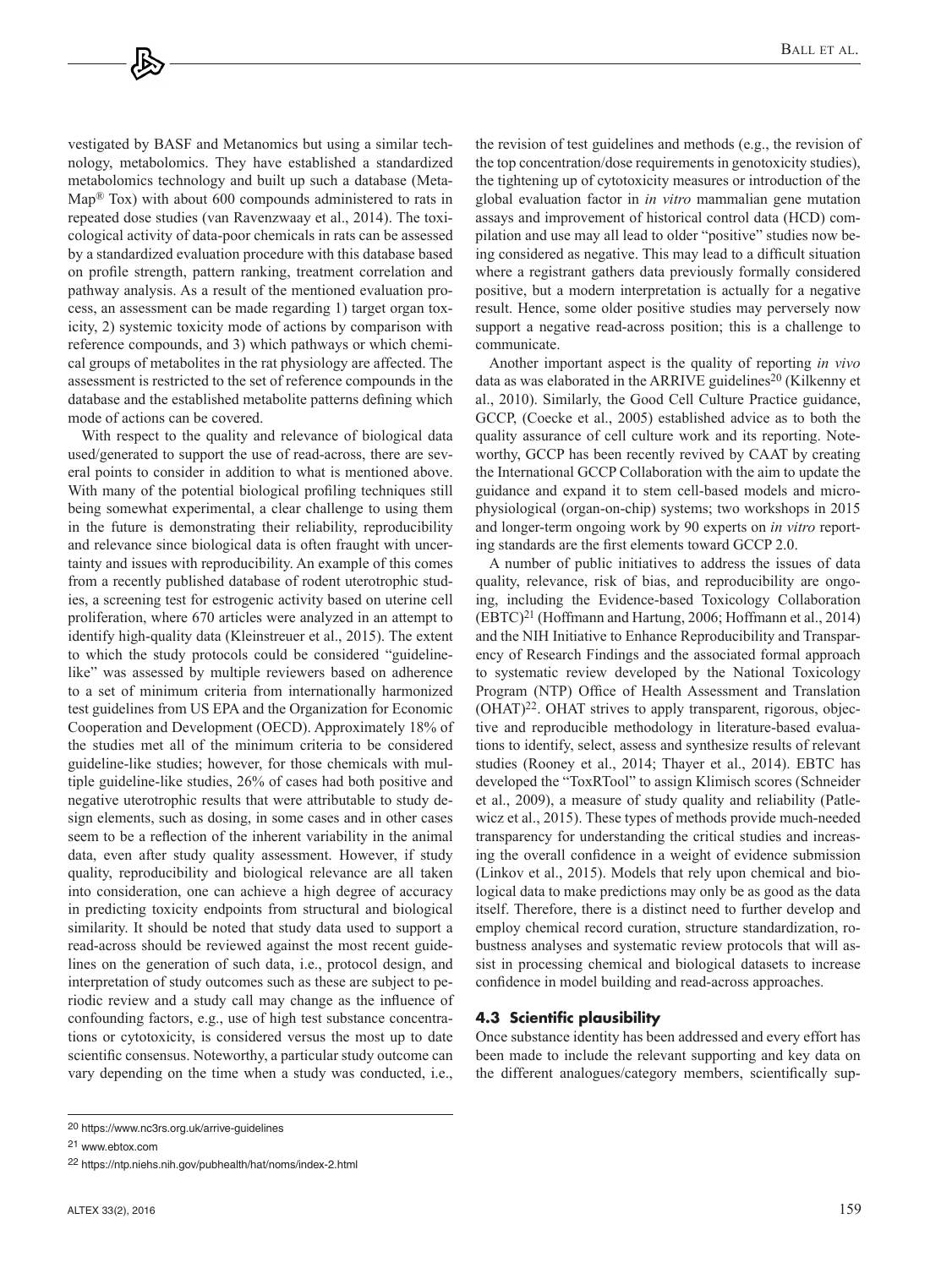porting every statement made in the use of read-across justification becomes the most challenging barrier to the acceptance of read-across. This is mainly due to the fact that there are typically gaps in the information needed to comprehensively support read-across, whether it is substantiating statements relating to metabolism, the mode of action, or the aspect of the substance that drives the toxicity. Consequently the existence of uncertainty goes hand in hand with the use of read-across and there is a very real need to find a meaningful way to work with uncertainty in the assessment of read-across.

#### *Uncertainty*

The regulatory guidance available on read-across to date has been broad and has not resulted in a consensus on what constitutes a universally acceptable best practice for read-across that maximizes robustness and minimizes uncertainty associated with the use of data on one chemical to assess another. Therefore, continued efforts are needed to define the type and realistic extent of supporting evidence required to increase the scientific robustness of read-across and to improve transparency in the documentation of read-across. Both of these efforts will ultimately reduce uncertainty and improve the acceptability of read-across assessments by regulators. Equally important will be continued development of methods or approaches for consistently evaluating the residual uncertainty in any given readacross. Some residual level of uncertainty must be considered acceptable (see below), since even study data has a degree of associated uncertainty – be that due to species relevance, inherent experimental variability, or behavior of *in vitro* cell lines. So, although selected *in vitro* or indeed short term *in vivo* testing may be used to reduce the level of uncertainty, a residual level will persist.

To date, published approaches for systematically evaluating the uncertainty in a given read-across assessment have been limited (Patlewicz et al., 2015). In a qualitative framework for read-across uncertainty characterization (Blackburn and Stuard, 2014), the two major areas where uncertainty arises in readacross are outlined: first, the chemical/structural differences between the target and the source chemicals contributing to the dataset and second, the type, quality and consistency of the dataset itself. In each area, multiple features must be considered in determining the degree of confidence or level of residual uncertainty in a read-across. Structural differences between the target and source chemicals introduce uncertainty as a result of their impact on physical-chemical properties (which may result in differences in bioavailability) or reactivity and metabolism (which can lead to differences in toxicokinetics and potency). The potential for toxicokinetic differences between the target chemical as compared to the source chemical is a major area of uncertainty in SAR-based read-across and is of high concern to regulators charged with protecting public health. With regard to the quality and consistency of the dataset, in general the amount of residual uncertainty in the read-across is inversely proportional to the quantity, quality and continuity of the dataset contributed by source chemicals.

The uncertainty in these characteristics of a given read-across impacts the similarity justification for the source and target read-across rationale (Schultz et al., 2015), and determining the level of uncertainty that is acceptable for a read-across prediction is still largely subjective and defined on a case-by-case basis. It is heavily influenced by the purpose of the read-across and the complexity of the endpoint being read across in addition to the severity of hazard exhibited in the dataset. For example, one could consider that a greater level of uncertainty associated with read-across for an endpoint such as skin irritation would be accepted versus an endpoint such as genotoxicity or developmental toxicity. While there is a general awareness and consensus across practitioners of SAR and regulators as to key features of an "ideal" or "low-to-no" uncertainty read-across, there is much less unanimity as to what constitutes "sufficient" as the information on these features becomes less robust or available. As a result, there is much less agreement on how the more limited data for that feature, which gives rise to more uncertainty, should be interpreted in the context of the read-across. This is because interpretation of the impact of a given feature of read-across, and its weight with respect to all the other features considered in the read-across, requires expert judgment. To complicate this interpretation, the impact of the level of robustness of data for any particular feature (i.e., the relative "weighting" across features) is somewhat dependent on the context of all the other information available for consideration in the read-across and therefore can change in different read-across situations or assessments. Therefore, continued work is needed to systematize and increase consistency and transparency of the expert judgment used to determine read-across uncertainty as well as to build consensus on the level of uncertainty that is acceptable for different applications of read-across.

chemical as well as the completeness and conclusion of the

## **5 The next steps – the future of read-across?**

Having reviewed the current start of the art in terms of readacross, biological profiling and experiences to date with the regulatory acceptance of read-across, it is important to consider where this field should move in order to take advantage of this tool to the fullest extent.

# **5.1 Use of "fit for purpose" tools to support read-across**

The tool box of read-across is continuously expanding. This includes databases, quality assurance criteria, tools to establish similarity, and programs for (quantitative) read-across. The use of proper cheminformatics is paramount to managing information and ensuring the predictivity of a read-across approach while minimizing uncertainty. More and more tools are becoming available for chemical structure-based read-across and hence it will be necessary to regularly update the inventory of "proper tools" for use based on expert consensus.

The examples brought together here, and in the accompanying paper (Zhu et al., 2016, this issue), show that the concept of biological similarity enhances read-across: If the target of interest and similar compounds with known effects have been tested in the same set of high-throughput assays, one can use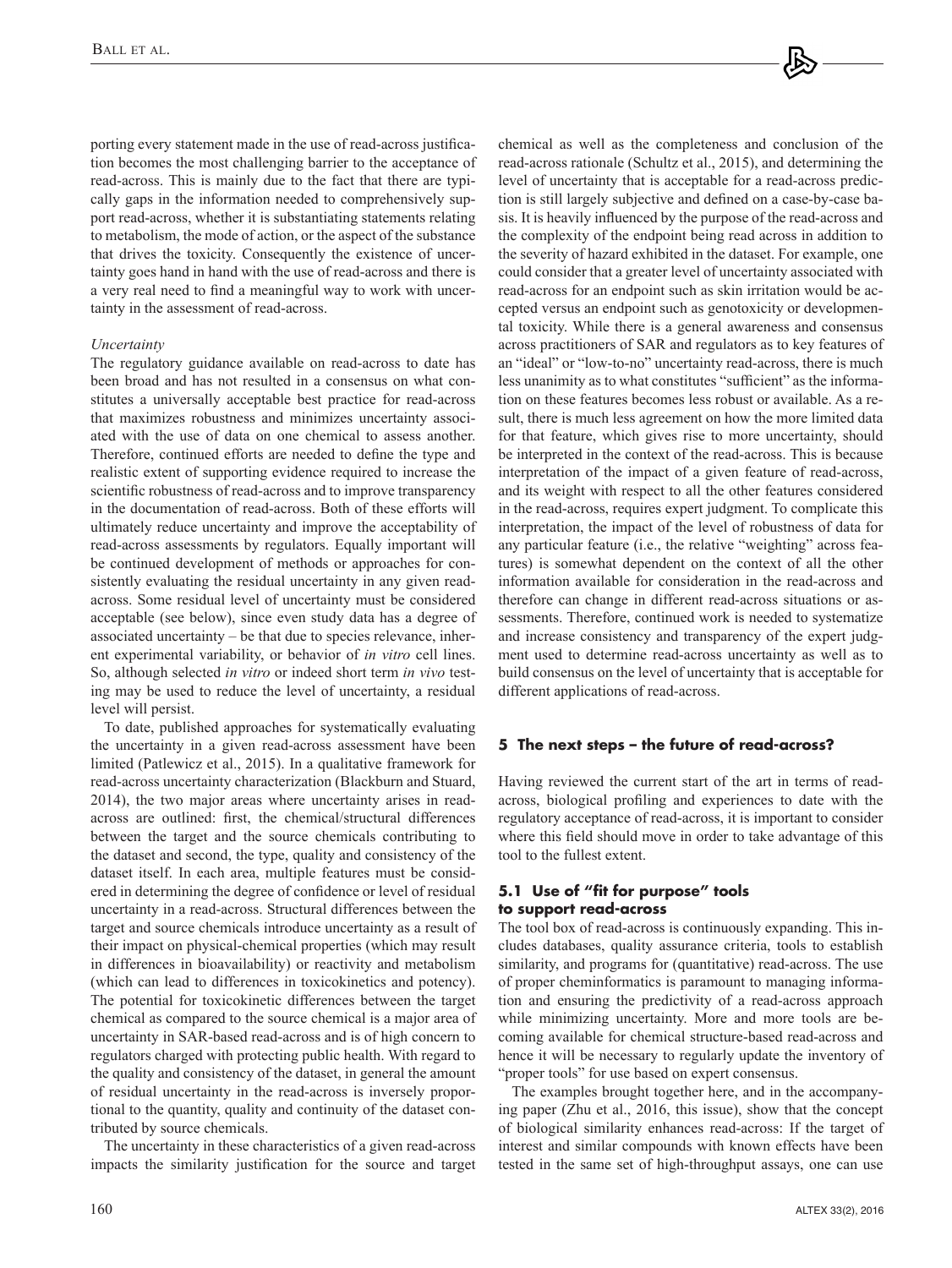a bio-fingerprint (i.e., a collective set of results from different assays) to profile the target against the tested compounds, and then compare the bio-fingerprint between the target and tested chemicals. One will have to prove the selected assays are relevant to the toxicological endpoint of interest, either from the understanding of the toxicological mechanism, e.g., as characterized by an Adverse Outcome Pathway (AOP), or from correlative data analysis, e.g., a significant relationship between the bio-fingerprint and the toxicological effect. If there is any data gap for generating the bio-fingerprint, i.e., lacking information for certain *in vitro* assays, one might use QSAR models to predict the results of the *in vitro* assays. When applying QSAR modeling, one should follow the respective OECD guidance for QSAR23 (ENV/JM/MONO(2004)24). For such an approach to have benefit, regulatory acceptance must also be forthcoming.

The increasing availability of biological databases will augment support of read-across and grouping by such data. The curation of these datasets and the respective data-sharing by companies, organizations and individual researchers needs to be further encouraged, possibly with some incentives. Alternatively, comprehensive profiling, typically by transcriptomics or metabolomics, of the biological effect of substances in complex systems representing many targets for perturbation can work in tandem, permitting support for similarity arguments within an individual assay.

The approaches presented here and in more detail in the accompanying paper (Zhu et al., 2016, this issue) cannot yet be considered routine approaches for read-across. However, they already promise, on a case-by-case basis, to support read-across arguments and should be considered when the respective test data are available or can be obtained with acceptable effort. For the future, more accessible standardized testing environments might offer bio-profiling of substances and thereby open the doors for enhanced read-across of substances that have not been broadly studied in the scientific literature.

## **5.2 Consistent approach to reporting and assessing read-across**

With the majority of read-across failures under REACH resulting from a lack of supporting information or issues with scientific plausibility, it is important for the future of read-across that this is done in a structured and systematic way. One potential aid in encouraging practitioners of read-across to adopt this style of approach is the Read Across Assessment Framework (RAAF) developed by ECHA.

ECHA has recently published their RAAF, which describes the structured approach ECHA will use when evaluating the acceptability of read-across proposals included in REACH registrations (ECHA, 2015). The RAAF is meant to complement rather than replace the official REACH guidance documents on read-across for REACH registrations. It is acknowledged that read-across is a complex process that requires significant chemical and toxicological expertise and REACH registrants therefore are encouraged to use the RAAF as a tool to help them

assess the quality of their read-across assessments prior to dossier submission. Noteworthy, the RAAF currently is limited to human health-related endpoints rather than ecotoxicity or environmental fate properties.

The RAAF includes an overall guidance document that, among other things, defines the six types of read-across scenarios that are recognized by ECHA and six appendices, one for each type of read-across scenario. The individual appendices provide the details of the critical elements that must be addressed in a robust read-across justification for that particular scenario. The six possible read-across scenarios identified by ECHA in the RAAF do not directly correlate with the 3 (main) ways that similarity between substances may be demonstrated (functional group, common precursors, and constant pattern in the changing of potency across the group) according to the REACH legal text and OECD guidance (OECD, 2014). Instead, the scenarios are characterized by 3 key features. The first feature is the number of source chemicals, i.e., either an analogue approach (data from one source chemical is read across to the target chemical) or a category approach (data from multiple source chemicals are read across to the target chemical) is used. The second feature is fundamental to the read-across hypothesis and requires the registrant to decide whether the toxic effect being investigated is caused by a common toxicant formed from both the target and source chemical or whether the same toxic effect is elicited by different toxicants between the target and source chemicals. Lastly, when multiple source chemicals are used, the read-across scenario must address whether there is a trend in the effect observed across source chemicals (e.g., a progression in potency across category members). By considering these 3 key features of a proposed read-across, one of six possible scenarios must be selected as the basis for the read-across hypothesis:

- 1. Analog approach / Common toxicant causing same effect
- 2. Analog approach / Same effect caused by different toxicants
- 3. Category approach / Common toxicant causing same effect/ effect varies (trend) across members
- 4. Category approach / Same effect caused by different toxicants / effect varies (trend) across members
- 5. Category approach / Common toxicant causing same effect/ effect does not vary across members
- 6. Category approach / Same effect caused by different toxicants/effect does not vary across members

ECHA has defined a set of "assessment elements" for each scenario that form the basis of their evaluation. These assessment elements reflect the critical information/evidence that should be included in a scientifically robust justification for that type of read-across hypothesis (i.e., scenario). These critical scientific details are described and in many case examples of appropriate supportive evidence and illustrative examples are provided by ECHA. Also, importantly, often the concern or uncertainty that results in the read-across when that particular element is not addressed in the read-across justification is articulated. The level of detail available in the RAAF provides more transparency in

<sup>23</sup> [http://www.oecd.org/officialdocuments/publicdisplaydocumentpdf/?cote=env/jm/mono\(2004\)24&doclanguage=en](http://www.oecd.org/officialdocuments/publicdisplaydocumentpdf/?cote=env/jm/mono(2004)24&doclanguage=en)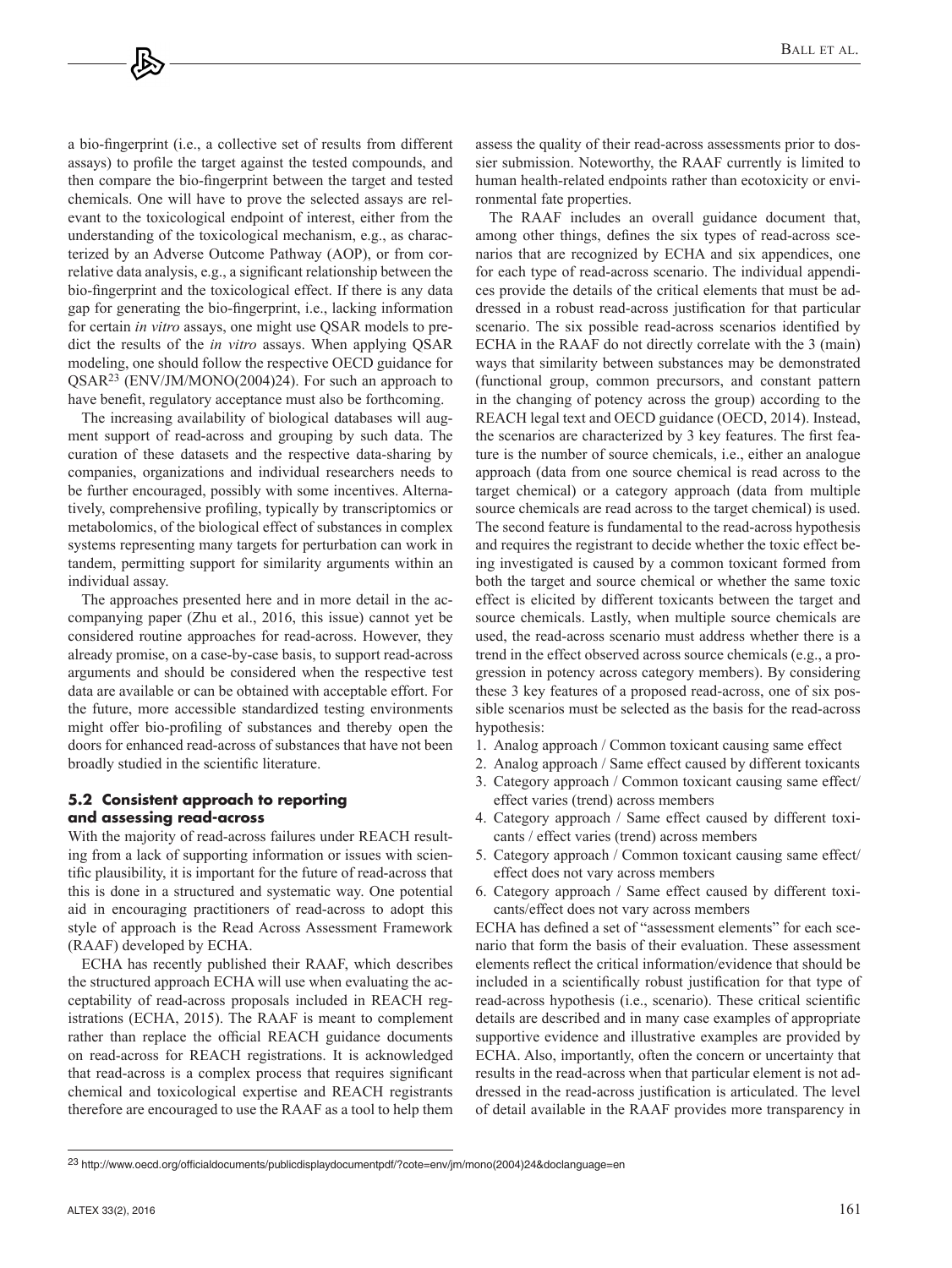terms of expectations and potential requirements for an acceptable read-across proposal than has been provided in other regulatory guidance documents to date. However, it is noteworthy that the expectations for supporting information are high.

While all of the scenarios have important hypothesis-specific considerations that must be addressed, there is some redundancy in the RAAF appendices since many of the critical scientific elements for read-across are relevant to all hypotheses or scenarios. Looking across the assessment elements listed in the RAAF for each of the read-across scenarios, they can be broadly sorted into four main categories:

- General elements applicable to any read-across hypothesis (scenarios 1-6)
- Element relevant only to the "Category approach" (scenarios 3-6)
- Specific elements applicable to the "Common toxicant hypothesis" (scenarios 1,3,5)
- Specific elements applicable to the "Different toxicant hypothesis" (scenarios 2,4,6)

General elements of a read-across justification that are relevant regardless of the read-across approach or hypothesis center around substance identity, linkage of chemical structure to the predicted property or effect, adequacy of data, and demonstrating lack of selection bias. Obviously, both the target and source substances have to be clearly identified and characterized with regard to potential impurity profiles and both structural similarities and any structural differences between these substances have to be addressed in the context of the effect (endpoint) being read across. Under the category approach, this includes making any relevant linkages between structural differences in the substances and any trends observed in the effect (endpoint) being read across. In addition, the read-across justification should demonstrate that there is no bias in the read-across with respect to selection of source chemicals or selection of data included for the source chemicals (e.g., clearly define and provide search strategy and selection criteria for source chemicals). Lastly the source data must be adequate to meet the REACH information requirement data gap that is being filled using read-across. These requirements mirror well the assessment of past read-across case studies, where the above elements formed the major reasons for the rejection of the approach. If one is able to follow the RAAF when preparing a read-across justification, the future incidence of the issues faced to date should be reduced. However, the RAAF does also serve to highlight the complexity of read-across and may inadvertently lead to an increase in testing proposals where the barriers to read-across and the registration consequences are considered too high by a registrant.

Other critical scientific elements of the read-across justification, when using the Category approach, include clearly defining the inclusion/exclusion criteria for membership in the category and addressing consistency (and differences) of effect in the data matrix. The RAAF clearly establishes the expectation that for a category approach read-across, a data matrix should be included that is organized in a logical manner with respect to category members and their available data. The logical manner should include listing the source substances in a specific order based on a described (usually structural) parameter pivotal to category membership (e.g., in order of increasing alkyl chain length). All available relevant data for each category member should be included – not only for the endpoint being read across but also for related endpoints. Information on other endpoints (i.e., "anchor data") can help solidify the read-across hypothesis by reducing uncertainty when the data are consistent or in the case of inconsistencies can help direct appropriate modification of the read-across hypothesis.

RAAF assessment elements applicable to the Common Toxicant or Different Toxicant hypotheses (regardless of whether analog or category approach) address the scientific aspects of how the source and target substances interact with the organism to impact the property being predicted by read-across. When the hypothesis is based on a "Common Toxicant "(e.g., common metabolite formed by both the sources and target chemical elicit the same effect), key scientific considerations include how the toxicant is formed, exposure of the biological target implicated in the effect being read across to the formed toxicant, and whether/how any other non-common substances formed that are different between the source and target chemicals impact the biological target/predicted property. When the hypothesis is based on different toxicants (i.e., no biotransformation – the parent source and target chemicals from the same chemical class are directly eliciting the effect being read across), key scientific considerations include addressing any other substances (e.g., different metabolites) and their potential to influence the predicted property, providing a rationale for how the different toxicants are acting through a common underlying mechanism to elicit the effect being read across, examining the quantitative aspects of this common underlying mechanism with regard to any differences in exposure of the biological target based on ADME/TK, and evaluating the relevance of any other effects observed in the data (not necessarily linked to the hypothesis) on the predicted property.

As described here, ECHA's published RAAF contains a wealth of useful information that could serve as a starting point for development of a more consistent and transparent approach for constructing scientifically robust read-across assessments. While it remains to be seen whether the specific level of detail and supporting evidence for some of the critical elements as defined by ECHA can be realistically achieved, the RAAF nonetheless provides an articulated "best practices" target for the execution and documentation of structure-activity relationship based read-across. It should be recognized that the RAAF does not completely cover the use of read-across as it does not specifically address the use of read-across for environmental fate and ecotoxicity endpoints. While it also does not adequately address UVCB substances, several of the elements in the RAAF can be generally applied to UVCB substances, but some (including those pertaining to substance identity) are more difficult to apply. In addition, while the use of novel data such as omics and bio-profiling are encouraged, the reporting and the understanding of the assessment of this data is not implicit in the RAAF. These therefore represent future opportunities to provide an in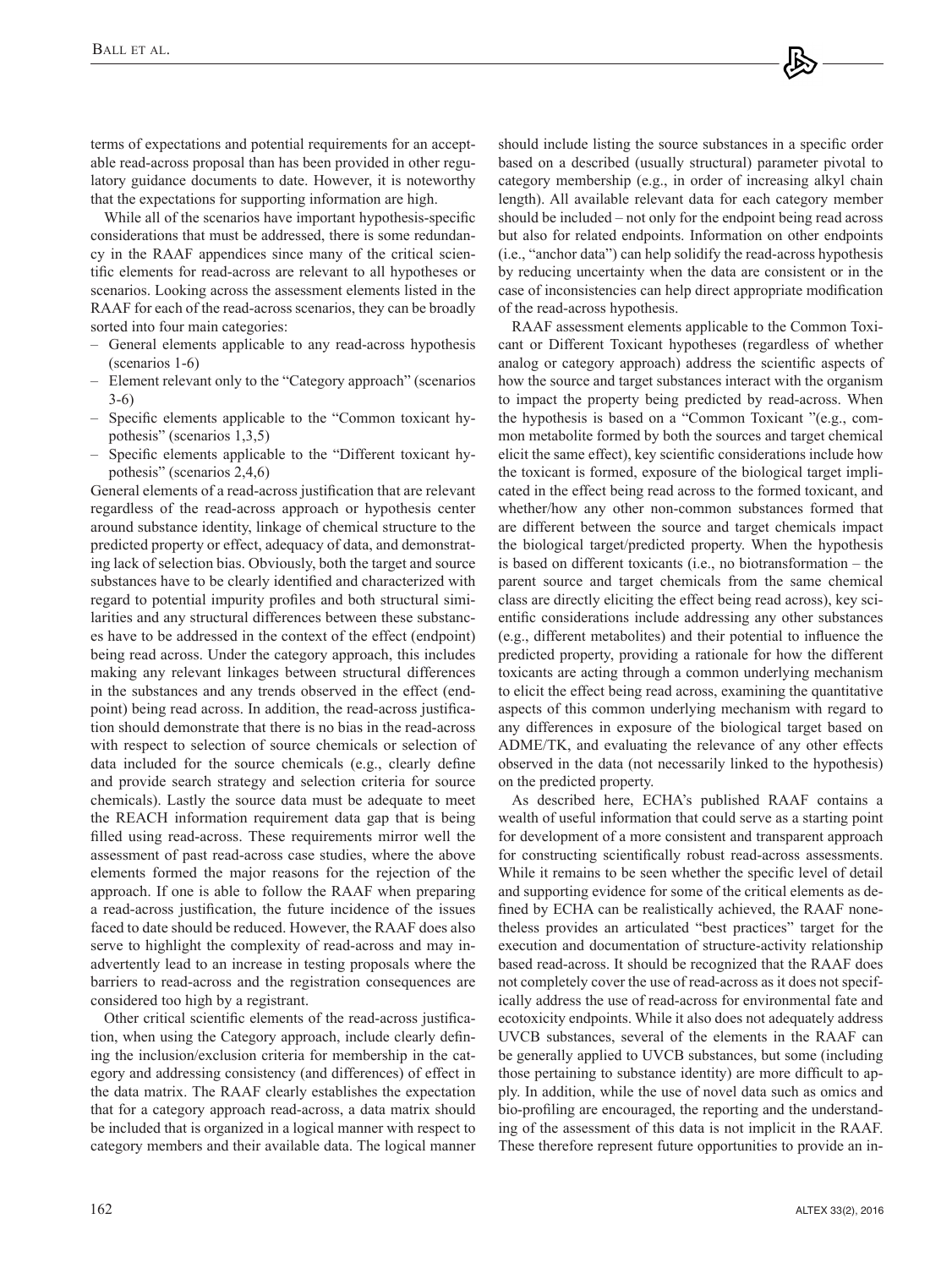put into how best practices can be established.

The RAAF currently requires structural similarity of chemicals used for read-across purposes. Although this may be a prudent starting point, from a biological point of view this is not necessarily a prerequisite to perform a valid read-across. If chemically dissimilar structures would activate a particular AOP, and this can be convincingly demonstrated, then this could provide a basis for read-across consideration. If further data, e.g., from omics technologies, would demonstrate a clearly similar overall profile of biological activity, then read-across could be justified, even if the chemical structures of the compounds under consideration are not completely identical. Examples for such an approach using *in vivo* metabolomics are provided in van Ravenzwaay et al. (2012).

## **6 Conclusions**

This paper has attempted to lay out the current state of the art of read-across and, based on the analysis of its effectiveness under the EU REACH Regulation, highlights the areas that now should become a priority for further work to ensure that read-across continues to be an effective way to characterize the hazards of substances without triggering the need for extensive testing programs. Several areas now appear to be clear focal points for more work:

- Finding an effective way to make use of the ECHA RAAF to guide the creation of categories/analog groupings and support read-across within these: The RAAF is an extensive modular document detailing the critical scientific aspects associated with different types of read-across hypotheses. Developing a companion tool with a reporting function that could serve as a category/analogue approach justification document would be of significant utility to a broad range of read-across practitioners. This tool may also assist in a better assessment of uncertainty within the use of read-across and allow practitioners to be more proactive in identifying ways to address uncertainty (e.g., through risk assessment or triggering additional data generation).
- Continued analysis and reporting of case studies, including those that have been successfully accepted by regulatory authorities: Availability of positive examples of robust read-across case studies can serve as effective models to help drive consistency in read-across assessments developed by industry. We must continue to learn from the experiences of others.
- Identify the best practices for using biological profiling/bioinformatics tools to support establishing similarity of source and target chemicals in read-across and, potentially, for predicting endpoints in their own right: There is a lot of movement in the area of biological profiling, and ensuring that these techniques are used in a robust manner that is reliable and transparent is critical. Failure to derive some best practices for their use will likely lead to significant uncertainty on how to use these tools effectively and also create some mistrust in the data where they are not used appropriately.

## **Supplementary material**

The supplementary table [\(http://dx.doi.org/10.14573/](http://dx.doi.org/10.14573/altex.1601251s)  [altex.1601251s\)](http://dx.doi.org/10.14573/altex.1601251s) provides the list of compliance check decisions (disseminated on the ECHA website as of July 31, 2015) that were identified as making reference to the use of read-across. These decisions were reviewed and then assigned to one or more categories based on the apparent cause for rejection of read-across. Those where the use of read-across was apparently accepted were also identified.

#### **References**

- Adler, S., Basketter, D., Creton, S. et al. (2011). Alternative (non-animal) methods for cosmetics testing: Current status and future prospects-2010. *Arch Toxicol 85*, 367-485. [http://](http://dx.doi.org/10.1007/s00204-011-0693-2) [dx.doi.org/10.1007/s00204-011-0693-2](http://dx.doi.org/10.1007/s00204-011-0693-2)
- Api, A. M., Belsito, D., Bruze, M. et al. (2015). Criteria for the Research Institute for Fragrance Materials, Inc. (RIFM) safety evaluation process for fragrance ingredients. *Food Chem Toxicol 82, Suppl,* S1-S19. [http://dx.doi.org/10.1016/j.](http://dx.doi.org/10.1016/j.fct.2014.11.014) [fct.2014.11.014](http://dx.doi.org/10.1016/j.fct.2014.11.014)
- Arts, J. H., Hadi, M., Irfan, M. A. et al. (2015). A decision-making framework for the grouping and testing of nanomaterials (DF4nanoGrouping). *Regul Toxicol Pharmacol 71*, S1-27. <http://dx.doi.org/10.1016/j.yrtph.2015.03.007>
- Ball, N., Bartels, M., Budinsky, R. et al. (2014). The challenge of using read-across within the EU REACH regulatory framework; how much uncertainty is too much? Dipropylene glycol methyl ether acetate, an exemplary case study. *Regul Toxicol Pharmacol 68*, 212-221. [http://dx.doi.org/10.1016/j.](http://dx.doi.org/10.1016/j.yrtph.2013.12.007) [yrtph.2013.12.007](http://dx.doi.org/10.1016/j.yrtph.2013.12.007)
- Berggren, E., Amcoff, P., Benigni, R. et al. (2015). Chemical safety assessment using read-across: Assessing the use of novel testing methods to strengthen the evidence base for decision making. *Environ Health Perspect 123*, 1232-1240. <http://dx.doi.org/10.1289/ehp.1409342>
- Blackburn, K., Bjerke, D., Daston, G. et al. (2011). Case studies to test: A framework for using structural, reactivity, metabolic and physicochemical similarity to evaluate the suitability of analogs for SAR-based toxicological assessments. *Regul Toxicol Pharmacol 60*, 120-135. [http://dx.doi.org/10.1016/j.](http://dx.doi.org/10.1016/j.yrtph.2011.03.002) [yrtph.2011.03.002](http://dx.doi.org/10.1016/j.yrtph.2011.03.002)
- Blackburn, K. and Stuard, S. B. (2014). A framework to facilitate consistent characterization of read across uncertainty. *Regul Toxicol Pharmacol 68*, 353-362. [http://dx.doi.org/10.1016/j.](http://dx.doi.org/10.1016/j.yrtph.2014.01.004) [yrtph.2014.01.004](http://dx.doi.org/10.1016/j.yrtph.2014.01.004)
- Blackburn, K., Daston, G., Fisher, J. et al. (2015). A strategy for safety assessment of chemicals with data gaps for developmental and/or reproductive toxicity. *Regul Toxicol Pharmacol 72*, 202-215. <http://dx.doi.org/10.1016/j.yrtph.2015.04.006>
- Bolt, H. M. (2014). Grouping of nanomaterials for risk assessment. *Arch Toxicol 88*, 2077-2078. [http://dx.doi.org/10.1007/](http://dx.doi.org/10.1007/s00204-014-1416-2) [s00204-014-1416-2](http://dx.doi.org/10.1007/s00204-014-1416-2)
- Cherkasov, A., Muratov, E. N., Fourches, D. et al. (2014).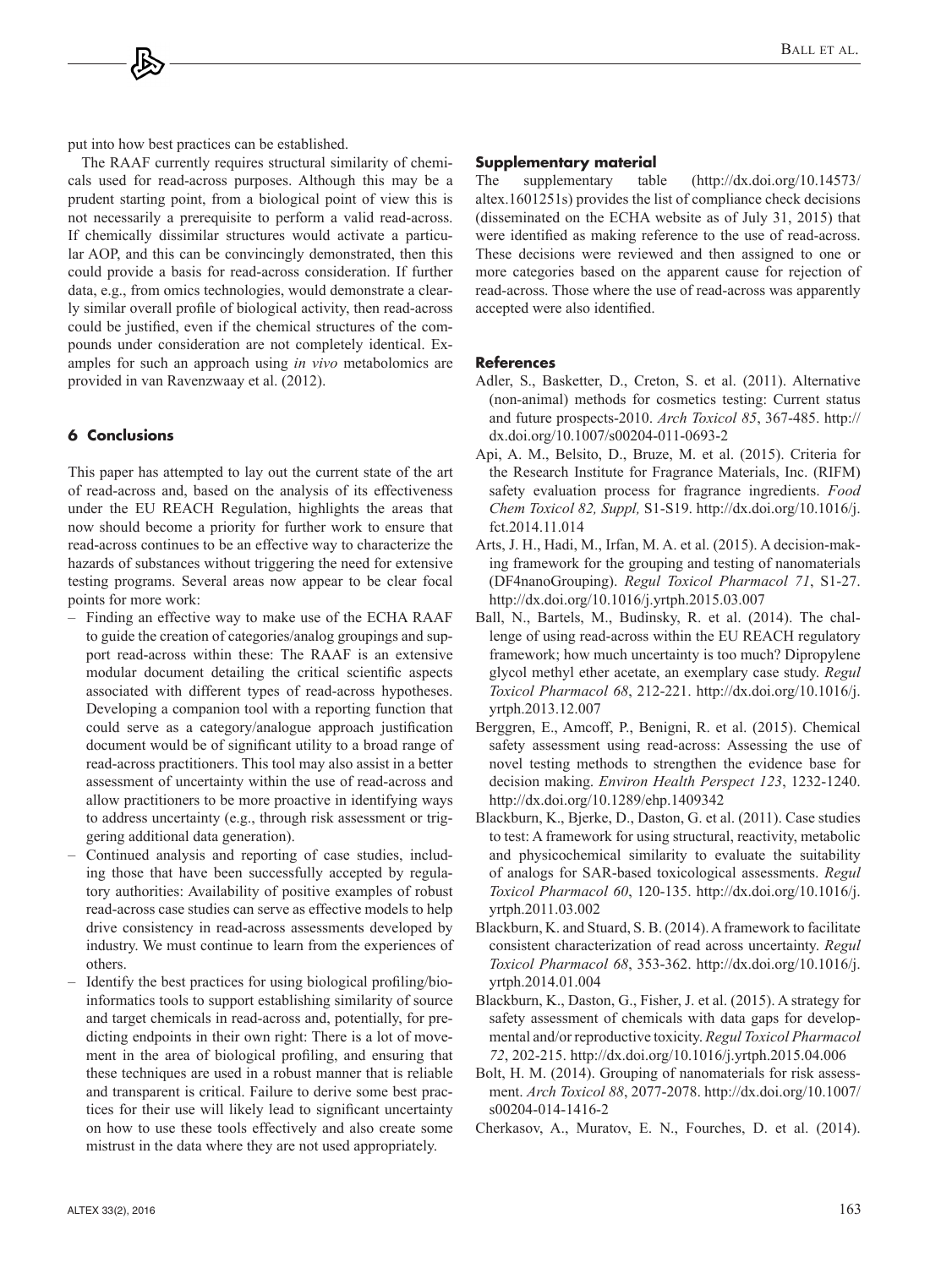QSAR modeling: Where have you been? Where are you going to? *J Med Chem 57*, 4977-5010. [http://dx.doi.org/10.1021/](http://dx.doi.org/10.1021/jm4004285) [jm4004285](http://dx.doi.org/10.1021/jm4004285) 

- Coecke, S., Balls, M., Bowe, G. et al. (2005). Guidance on good cell culture practice. A report of the second ECVAM task force on good cell culture practice. *Altern Lab Anim 33*, 261-287.
- Cronin, M. T. D., Jaworska, J. S., Walker, J. D. et al. (2003a). Use of QSARs in international decision-making frameworks to predict health effects of chemical substances. *Environ Health Perspect 111*, 1391-1401. [http://dx.doi.org/10.1289/](http://dx.doi.org/10.1289/ehp.5760) [ehp.5760](http://dx.doi.org/10.1289/ehp.5760)
- Cronin, M. T. D., Walker, J. D., Jaworska, J. S. et al. (2003b). Use of QSARs in international decision-making frameworks to predict ecologic effects and environmental fate of chemical substances. *Environ Health Perspect 111*, 1376-1390. [http://](http://dx.doi.org/10.1289/ehp.5759) [dx.doi.org/10.1289/ehp.5759](http://dx.doi.org/10.1289/ehp.5759)
- Cronin, M. T. D. (2013). Chapter 1. An Introduction to Chemical Grouping, Categories and Read-Across to Predict Toxicity. In *Chemical Toxicity Prediction: Category Formation and Read-Across*. The Royal Society of Chemistry. [http://](http://dx.doi.org/10.1039/9781849734400-00001) [dx.doi.org/10.1039/9781849734400-00001](http://dx.doi.org/10.1039/9781849734400-00001)
- ECETOC (2012). Category approaches, Read-across, (Q)SAR. Technical Report No 116. European Centre for Ecotoxicology and Toxicology of Chemicals. [http://www.ecetoc.org/](http://www.ecetoc.org/publications) [publications](http://www.ecetoc.org/publications)
- ECHA (2008). Guidance on information requirements and chemical safety assessment, Chapter R.6: QSARs and grouping of chemicals. [http://echa.europa.eu/documents/10162/13632/](http://echa.europa.eu/documents/10162/13632/information_requirements_r6_en.pdf) information requirements r6 en.pdf
- ECHA (2011). Evaluation under REACH. Progress Report 2011. European Chemicals Agency; Helsinki, Finland. [https://echa.](https://echa.europa.eu/documents/10162/13628/evaluation_report_en.pdf) [europa.eu/documents/10162/13628/evaluation\\_report\\_en.pdf](https://echa.europa.eu/documents/10162/13628/evaluation_report_en.pdf)
- ECHA (2012). Evaluation under REACH. Progress Report 2012. European Chemicals Agency; Helsinki, Finland. [http://echa.europa.eu/documents/10162/13628/evaluation\\_](http://echa.europa.eu/documents/10162/13628/evaluation_report_2012_en.pdf) [report\\_2012\\_en.pdf](http://echa.europa.eu/documents/10162/13628/evaluation_report_2012_en.pdf)
- ECHA (2013). Evaluation under REACH. Progress Report 2013. European Chemicals Agency; Helsinki, Finland. htt[ps://echa.europa.eu/documents/10162/13628/evaluation\\_re](https://echa.europa.eu/documents/10162/13628/evaluation_report_2013_en.pdf)port\_2013\_en.pdf
- ECHA (2014). Evaluation under REACH. Progress Report 2014. European Chemicals Agency; Helsinki, Finland. [http://](http://echa.europa.eu/documents/10162/13628/evaluation_re�port_2014_en.pdf) [echa.europa.eu/documents/10162/13628/evaluation\\_re](http://echa.europa.eu/documents/10162/13628/evaluation_re�port_2014_en.pdf)port[\\_2014\\_en.pdf](http://echa.europa.eu/documents/10162/13628/evaluation_re�port_2014_en.pdf)
- ECHA (2015). Read-Across Assessment Framework (RAAF). European Chemicals Agency; Helsinki, Finland. [http://echa.](http://echa.europa.eu/documents/10162/13628/raaf_en.pdf) [europa.eu/documents/10162/13628/raaf\\_en.pdf](http://echa.europa.eu/documents/10162/13628/raaf_en.pdf)
- Enoch, S. J., Cronin, M. T., Schultz, T. W. et al. (2008). Quantitative and mechanistic read across for predicting the skin sensitization potential of alkenes acting via Michael addition. *Chem Res Toxicol 21*, 513-520. [http://dx.doi.org/10.1021/](http://dx.doi.org/10.1021/tx700322g) [tx700322g](http://dx.doi.org/10.1021/tx700322g)
- Ganter, B., Tugendreich, S., Pearson, C. I. et al. (2005). Development of a large-scale chemogenomics database to improve drug candidate selection and to understand mechanisms

of chemical toxicity and action. *J Biotechnol 119*, 219-244. <http://dx.doi.org/10.1016/j.jbiotec.2005.03.022>

- Gebel, T., Foth, H., Damm, G. et al. (2014). Manufactured nanomaterials: Categorization and approaches to hazard assessment. *Arch Toxicol 88*, 2191-2211. [http://dx.doi.org/10.1007/](http://dx.doi.org/10.1007/s00204-014-1383-7) [s00204-014-1383-7](http://dx.doi.org/10.1007/s00204-014-1383-7)
- Hartung, T., Bremer, S., Casati, S. et al. (2004). A modular approach to the ECVAM principles on test validity. *Altern Lab Anim 32*, 467-472.
- Hartung, T. (2007). Food for thought ... on cell culture. *ALTEX 24*, 143-152. [http://www.altex.ch/All-issues/Issue.50.](http://www.altex.ch/All-issues/Issue.50.html?iid=87&aid=2) [html?iid=87&aid=2](http://www.altex.ch/All-issues/Issue.50.html?iid=87&aid=2)
- Hartung, T. and Hoffmann, S. (2009). Food for thought ... on in silico methods in toxicology. *ALTEX 26*, 155-166. [http://](http://www.altex.ch/Current-issue.50.html?iid=107&aid=1) [www.altex.ch/Current-issue.50.html?iid=107&aid=1](http://www.altex.ch/Current-issue.50.html?iid=107&aid=1)
- Hartung, T. and Rovida, C. (2009). Chemical regulators have overreached. *Nature 460*, 1080-1081. [http://dx.doi.](http://dx.doi.org/10.1038/4601080a) [org/10.1038/4601080a](http://dx.doi.org/10.1038/4601080a)
- Hoffmann, S. and Hartung, T. (2006). Toward an evidencebased toxicology. *Hum Exp Toxicol 25*, 497-513.
- Hoffmann, S., Stephens, M. and Hartung, T. (2014). Evidence-Based Toxicology. In P. Wexler (ed.), *Encyclopedia of Toxicology (3rd edition).* Oxford: Academic Press. [http://dx.doi.](http://dx.doi.org/) [org/http://dx](http://dx.doi.org/)[.doi.org/10.1016/B978-0-12-386454-3.01060-5](http://dx.doi.org/10.1016/B978-0-12-386454-3.01060-5)
- Karapetyan, K., Batchelor, C., Sharpe, D., Tkachenko, V., and Williams, A. J. (2015). The Chemical Validation and Standardization Platform (CVSP): large-scale automated validation of chemical structure datasets. *J Cheminformat 7*, 30. [http://](http://doi.org/10.1186/s13321-015-0072-8) [doi.org/10.1186/s13321-015-0072-8](http://doi.org/10.1186/s13321-015-0072-8)
- Kilkenny, C., Browne, W. J., Cuthill, I. C. et al. (2010). Improving bioscience research reporting: The ARRIVE guidelines for reporting animal research. *PLoS Biol 8*, e1000412. [http://](http://dx.doi.org/10.1371/journal.pbio.1000412) [dx.doi.org/10.1371/journal.pbio.1000412](http://dx.doi.org/10.1371/journal.pbio.1000412)
- Kirchmair, J., Goller, A. H., Lang, D. et al. (2015). Predicting drug metabolism: Experiment and/or computation? *Nat Rev Drug Discov 14*, 387-404.<http://dx.doi.org/10.1038/nrd4581>
- Kleinstreuer, N. C., Yang, J., Berg, E. L. et al. (2014). Phenotypic screening of the ToxCast chemical library to classify toxic and therapeutic mechanisms. *Nat Biotechnol 32*, 583- 591.<http://dx.doi.org/10.1038/nbt.2914>
- Kleinstreuer, N. C., Ceger, P. C., Allen, D. G. et al. (2015). A curated database of rodent uterotrophic bioactivity. *Environ Health Perspect,* Epub ahead of print. [http://dx.doi.](http://dx.doi.org/10.1289/ehp.1510183) [org/10.1289/ehp.1510183](http://dx.doi.org/10.1289/ehp.1510183)
- Koleva, Y. K., Madden, J. C. and Cronin, M. T. (2008). Formation of categories from structure-activity relationships to allow read-across for risk assessment: Toxicity of alpha,betaunsaturated carbonyl compounds. *Chem Res Toxicol 21*, 2300-2312.<http://dx.doi.org/10.1021/tx8002438>
- Leist, M., Hasiwa, N., Rovida, C. et al. (2014). Consensus report on the future of animal-free systemic toxicity testing. *ALTEX 31*, 341-356. [http://dx.doi.org/http://dx](http://dx.doi.org/)[.doi.](http://dx.doi.org/10.14573/altex.1406091) [org/10.14573/altex.1406091](http://dx.doi.org/10.14573/altex.1406091)
- Linkov, I., Massey, O., Keisler, J. et al. (2015). From "weight of evidence" to quantitative data integration using multicriteria decision analysis and Bayesian methods. *ALTEX 32*, 3-8.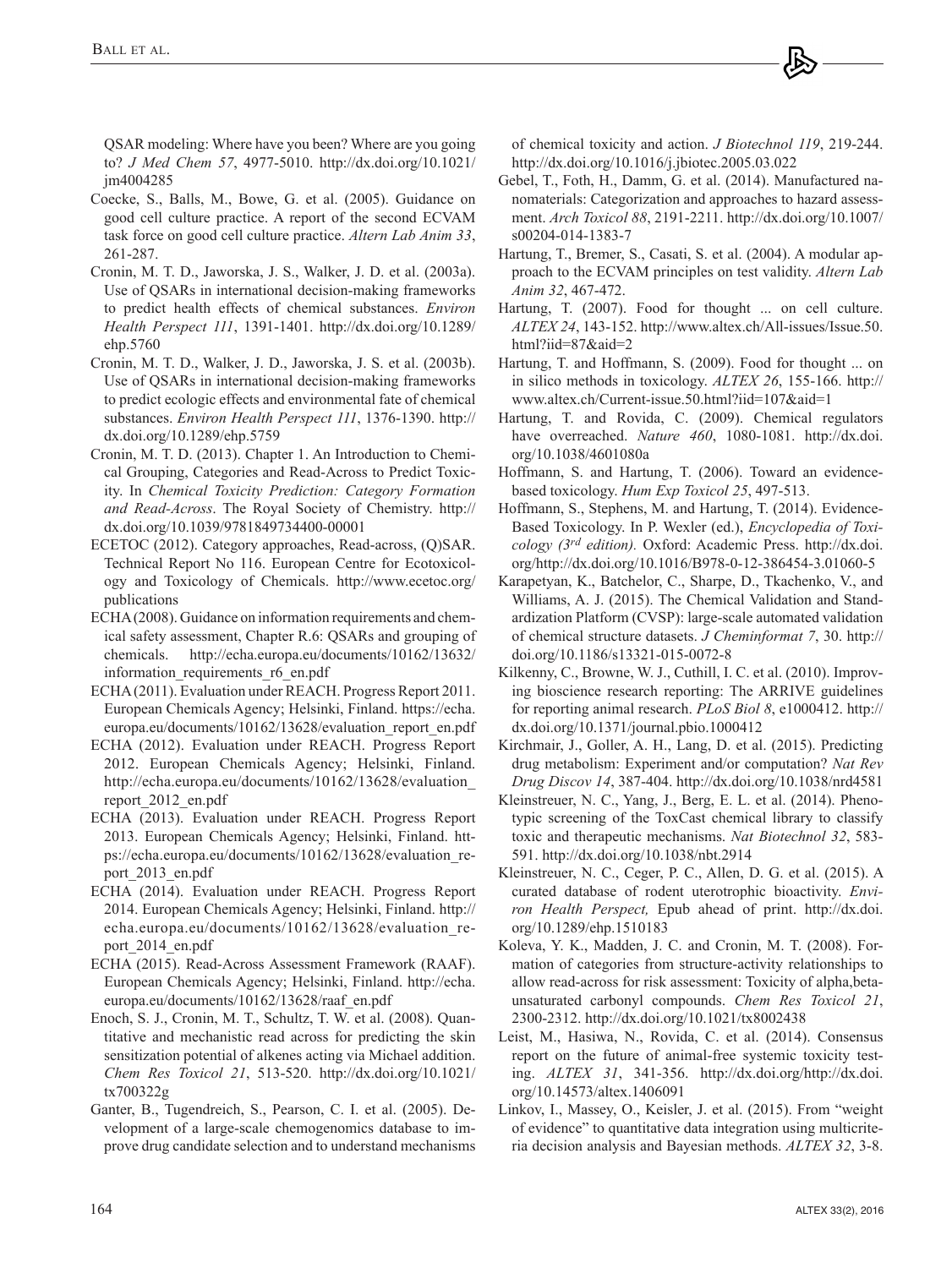[http://dx.doi.org/http://d](http://dx.doi.org/)[x.doi.org/10.14573/altex.1412231](http://dx.doi.org/10.14573/altex.1412231) 

- Low, Y., Sedykh, A., Fourches, D. et al. (2013). Integrative chemical-biological read-across approach for chemical hazard classification. *Chem Res Toxicol 26*, 1199-1208. [http://](http://dx.doi.org/10.1021/tx400110f) [dx.doi.org/10.1021/tx400110f](http://dx.doi.org/10.1021/tx400110f)
- Luechtefeld, T., Maertens, A., Russo, D. et al. (2016a). Global analysis of publicly available safety data for 9,801 substances registered under REACH from 2008-2014. *ALTEX 33*, 95- 109.<http://dx.doi.org/10.14573/altex.1510052>
- Luechtefeld, T., Maertens, A., Russo, D. et al. (2016b). Analysis of public oral toxicity data from REACH registrations 2008-2014. *ALTEX 33*, 111-122. [http://dx.doi.org/10.14573/](http://dx.doi.org/10.14573/altex.1510054) [altex.1510054](http://dx.doi.org/10.14573/altex.1510054)
- Luechtefeld, T., Maertens, A., Russo, D. et al. (2016c). Analysis of Draize eye irritation testing and its prediction by mining publicly available 2008-2014 REACH data. *ALTEX 33*, 123- 134.<http://dx.doi.org/10.14573/altex.1510053>
- Luechtefeld, T., Maertens, A., Russo, D. et al. (2016d). Analysis of publically available skin sensitization data from REACH registrations 2008-2014. *ALTEX 33*, 135-148. [http://dx.doi.](http://dx.doi.org/10.14573/altex.1510055) [org/10.14573/altex.1510055](http://dx.doi.org/10.14573/altex.1510055)
- Mellor, C. L., Steinmetz, F. P. and Cronin, M. T. (2016). The identification of nuclear receptors associated with hepatic steatosis to develop and extend adverse outcome pathways. *Crit Rev Toxicol 46*[, 138-152. http://dx.doi.org/10.3109/104](http://dx.doi.org/10.3109/10408444.2015.1089471) 08444.2015.1089471
- Nelms, M. D., Ates, G., Madden, J. C. et al. (2015). Proposal of an in silico profiler for categorisation of repeat dose toxicity data of hair dyes. *Arch Toxicol 89*, 733-741. [http://dx.doi.](http://dx.doi.org/10.1007/s00204-014-1277-8) [org/10.1007/s00204-014-1277-8](http://dx.doi.org/10.1007/s00204-014-1277-8)
- OECD (2014). Environment Directorate Joint Meeting of the Chemicals Committee and the Working Party on Chemicals, Pesticides and Biotechnology. *Guidance on Grouping of Chemicals, Second Edition. Series on Testing & Assessment No. 194*. Vol. OECD Publishing. [http://www.oecd.org/](http://www.oecd.org/officialdocuments/publicdisplaydocumentpdf/?cote=env/jm/mono%282014%294&doclanguage=en) [officialdocuments/publicdisplaydocumentpdf/?cote=env/jm/](http://www.oecd.org/officialdocuments/publicdisplaydocumentpdf/?cote=env/jm/mono%282014%294&doclanguage=en) [mono%282014%294&doclanguage=en](http://www.oecd.org/officialdocuments/publicdisplaydocumentpdf/?cote=env/jm/mono%282014%294&doclanguage=en)
- Oomen, A. G., Bleeker, E. A., Bos, P. M. et al. (2015). Grouping and read-across approaches for risk assessment of nanomaterials. *Int J Environ Res Public Health 12*, 13415-13434. <http://dx.doi.org/10.3390/ijerph121013415>
- Patlewicz, G., Ball, N., Booth, E. D. et al. (2013a). Use of category approaches, read-across and (Q)SAR: General considerations. *Regul Toxicol Pharmacol 67*, 1-12. [http://dx.doi.](http://dx.doi.org/10.1016/j.yrtph.2013.06.002) [org/10.1016/j.yrtph.2013.06.002](http://dx.doi.org/10.1016/j.yrtph.2013.06.002)
- Patlewicz, G., Roberts, D. W., Aptula, A. et al. (2013b). Workshop: Use of "read-across" for chemical safety assessment under REACH. *Regul Toxicol Pharmacol 65*, 226-228. [http://](http://dx.doi.org/10.1016/j.yrtph.2012.12.004) [dx.doi.org/10.1016/j.yrtph.2012.12.004](http://dx.doi.org/10.1016/j.yrtph.2012.12.004)
- Patlewicz, G., Ball, N., Becker, R. A. et al. (2014). Read-across approaches – misconceptions, promises and challenges ahead. *ALTEX 31*, 387-396. [http://dx.doi.org/http://dx](http://dx.doi.org/)[.doi.](http://dx.doi.org/10.14573/altex.1410071) [org/10.14573/altex.1410071](http://dx.doi.org/10.14573/altex.1410071)
- Patlewicz, G., Ball, N., Boogaard, P. J. et al. (2015). Building scientific confidence in the development and evaluation of read-across. *Regul Toxicol Pharmacol 72*, [117-133. http://](http://dx.doi.org/10.1016/j.yrtph.2015.03.015)

[dx.doi.org/10.1016/j.yrtph.2015.03.015](http://dx.doi.org/10.1016/j.yrtph.2015.03.015) 

- Patlewicz, G. Y. and Fitzpatrick, J. (2016). Current and future perspectives on the development, evaluation and application of in silico approaches for predicting toxicity. *Chem Res Toxicol*, in press.
- Penman, M. (2015). A mechanistic approach to read-across & minimising animal testing. *Speciality Chemicals Magazine, May 2015*, 46-47.
- RIFM (2015), Fragrance Material Safety Assessment Resource Center. <http://fragrancematerialsafetyresource.elsevier.com/>
- RIVM (2015). Grouping nanomaterials: A strategy towards grouping and read-across. RIVM rapport 2015-0061. [http://](http://www.rivm.nl/en/Documents_and_publications/Scientific/Reports/2015/juni/Grouping_nanomaterials_A_strategy_towards_grouping_and_read_across) [www.rivm.nl/en/Documents\\_and\\_publications/Scientific/](http://www.rivm.nl/en/Documents_and_publications/Scientific/Reports/2015/juni/Grouping_nanomaterials_A_strategy_towards_grouping_and_read_across) [Reports/2015/juni/Grouping\\_nanomaterials\\_A\\_strategy\\_](http://www.rivm.nl/en/Documents_and_publications/Scientific/Reports/2015/juni/Grouping_nanomaterials_A_strategy_towards_grouping_and_read_across) [towards\\_grouping\\_and\\_read\\_across](http://www.rivm.nl/en/Documents_and_publications/Scientific/Reports/2015/juni/Grouping_nanomaterials_A_strategy_towards_grouping_and_read_across)
- Roberts, D. W., Aptula, A. O., Patlewicz, G. and Pease, C. (2008). Chemical reactivity indices and mechanism-based read-across for non-animal based assessment of skin sensitisation potential. *J Appl Toxicol 28*, 443-454. [http://dx.doi.](http://dx.doi.org/10.1002/jat.1293) [org/10.1002/jat.1293](http://dx.doi.org/10.1002/jat.1293)
- Rooney, A. A., Boyles, A. L., Wolfe, M. S. et al. (2014). Systematic review and evidence integration for literature-based environmental health science assessments. *Environ Health Perspect 122*, 711-718. <http://dx.doi.org/10.1289/ehp.1307972>
- Rovida, C. and Hartung, T. (2009). Re-evaluation of animal numbers and costs for in vivo tests to accomplish REACH legislation requirements for chemicals – a report by the Transatlantic Think Tank for Toxicology (t<sup>4</sup>). *ALTEX 26*, 187-208. <http://www.altex.ch/Current-issue.50.html?iid=107&aid=4>
- Rovida, C., Longo, F. and Rabbit, R. R. (2011). How are reproductive toxicity and developmental toxicity addressed in REACH dossiers? *ALTEX 28*, 273-294. [http://www.altex.ch/](http://www.altex.ch/Current-issue.50.html?iid=128&aid=2) [Current-issue.50.html?iid=128&aid=2](http://www.altex.ch/Current-issue.50.html?iid=128&aid=2)
- Schneider, K., Schwarz, M., Burkholder, I. et al. (2009). "ToxR-Tool", a new tool to assess the reliability of toxicological data. *Toxicol Lett 189*, 138-144. [http://dx.doi.org/10.1016/j.](http://dx.doi.org/10.1016/j.toxlet.2009.05.013) [toxlet.2009.05.013](http://dx.doi.org/10.1016/j.toxlet.2009.05.013)
- Schultz, T. W., Amcoff, P., Berggren, E. et al. (2015). A strategy for structuring and reporting a read-across prediction of toxicity. *Regul Toxicol Pharmacol 72*, 586-601. [http://dx.doi.](http://dx.doi.org/10.1016/j.yrtph.2015.05.016) [org/10.1016/j.yrtph.2015.05.016](http://dx.doi.org/10.1016/j.yrtph.2015.05.016)
- Shah, I., Lie, J., Judson, R. J., Thomas, R. and Patlewicz, G. (2016). Systematically evaluating read-across prediction and performance using a local validity approach characterized by chemical structure and bioactivity information. *Regul Toxicol Pharmacol*, under review.
- Suter, L., Schroeder, S., Meyer, K. et al. (2011). EU framework 6 project: Predictive toxicology (PredTox) – overview and outcome. *Toxicol Appl Pharmacol 252*, 73-84. [http://dx.doi.](http://dx.doi.org/10.1016/j.taap.2010.10.008) [org/10.1016/j.taap.2010.10.008](http://dx.doi.org/10.1016/j.taap.2010.10.008)
- Thayer, K. A., Wolfe, M. S., Rooney, A. A. et al. (2014). Intersection of systematic review methodology with the NIH reproducibility initiative. *Environ Health Perspect 122*, A176- 177.<http://dx.doi.org/10.1289/ehp.1408671>
- Tropsha, A. (2010). Best practices for QSAR model development, validation, and exploitation. *Molecular Informatics 29*,